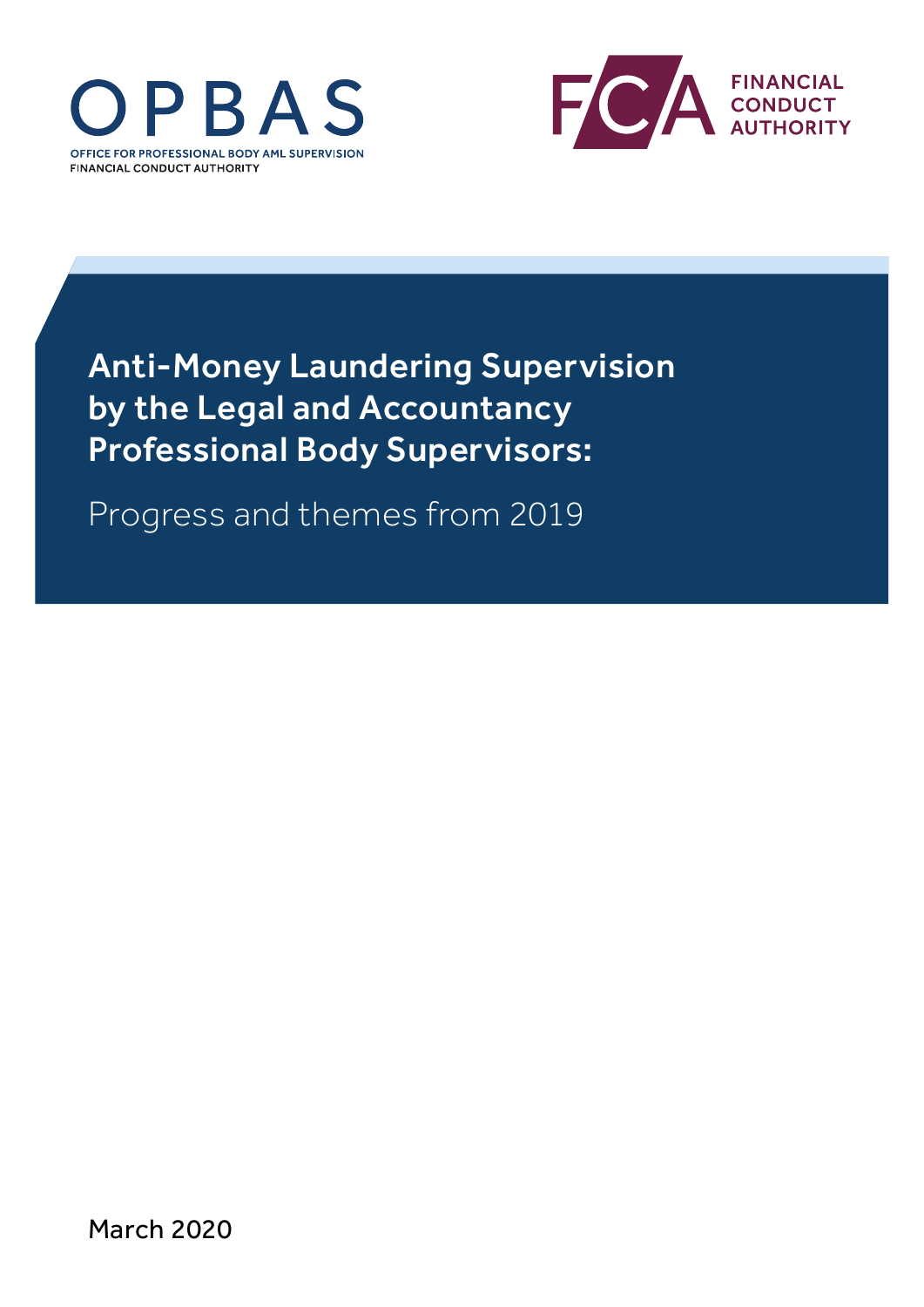

#### Financial Conduct Authority

Anti-Money Laundering Supervision by the Legal and Accountancy Professional Body Supervisors

# **Contents**

| $\mathbf{1}$ | Introduction                         | 3  |
|--------------|--------------------------------------|----|
|              | <b>2</b> Executive summary           | 5  |
| -3           | Key themes                           |    |
| 4            | Intelligence and information sharing | 19 |
|              | 5 Next steps                         | 24 |
| <b>Annex</b> |                                      | 25 |

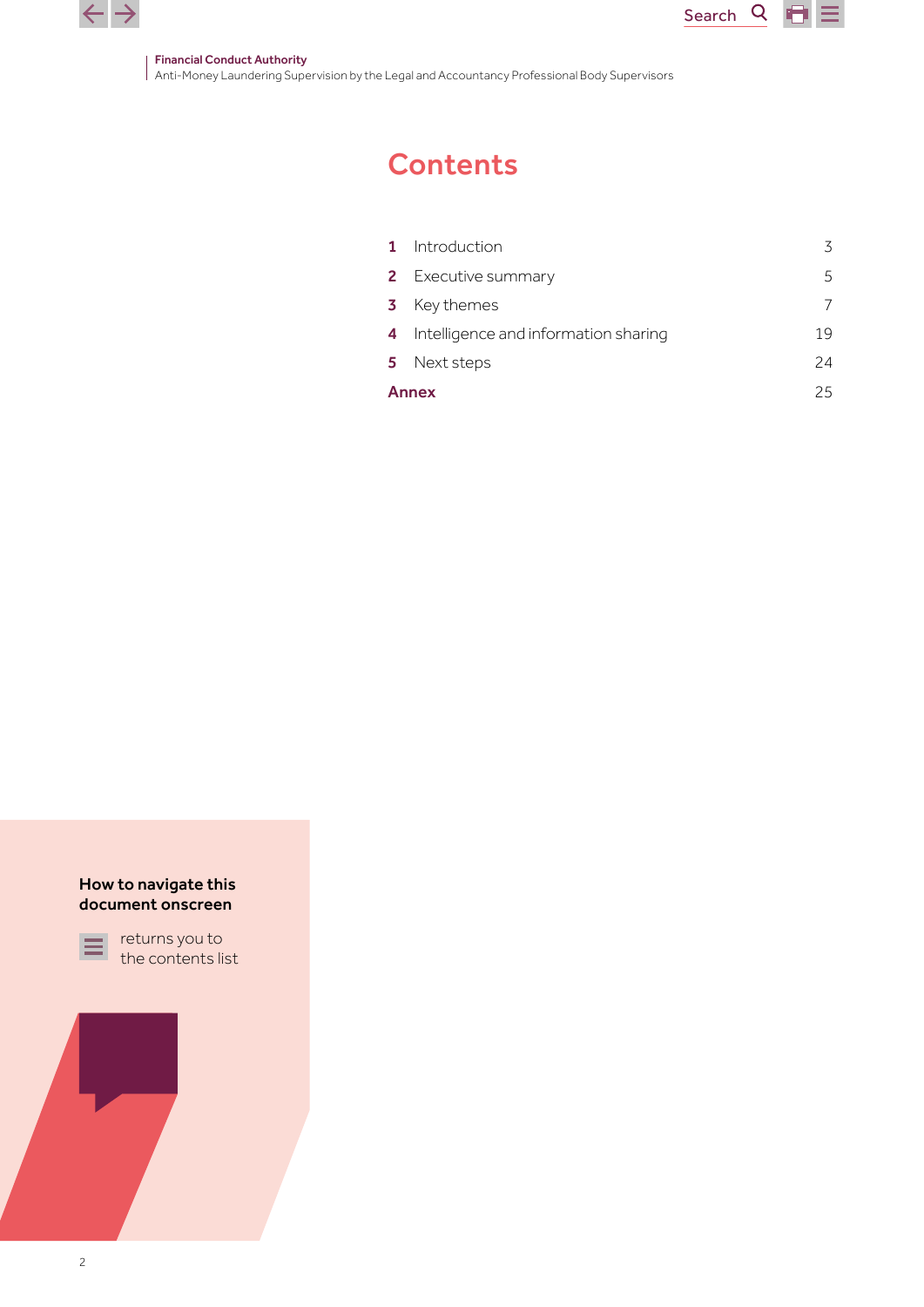<span id="page-2-0"></span>

# 1 Introduction

- 1.1 The human cost of financial crime is profound. Illicit finance enables serious organised crime. The tragic deaths of Vietnamese nationals in Essex, East of England last year provided a stark reminder of the true victims of money laundering. The harm associated with turning a blind eye is evident and clear.
- 1.2 Criminals generally cannot obscure the source of their funds alone. Lawyers and accountants are at high risk of enabling money laundering through the UK's financial system. The [National Risk Assessment 2017](https://assets.publishing.service.gov.uk/government/uploads/system/uploads/attachment_data/file/655198/National_risk_assessment_of_money_laundering_and_terrorist_financing_2017_pdf_web.pdf) (NRA) identified (at paragraphs 6.3 and 7.3) that accounting and legal professionals are particularly vulnerable to enabling money laundering and terrorist financing by serious organised crime and other criminals. The NRA explains this is 'due to the credibility and respectability they can convey, helping to distance funds from their illicit source' and 'gain legitimacy'.
- 1.3 The 22 Professional Body Supervisors (PBSs) responsible for anti-money laundering (AML) supervision for the accounting and legal sectors are the first-line supervisory defence against this threat. They are named in [Schedule 1](http://www.legislation.gov.uk/uksi/2017/692/pdfs/uksi_20170692_en.pdf#page=96) of the Money Laundering, Terrorist Financing and Transfer of Funds (Information on the Payer) Regulations 2017 (MLRs). They cover a range of services including accountancy, audit, bookkeeping, legal and notarial. They vary in size, scale and resource. We provide a full list in the Annex.
- 1.4 In 2018, the Government created the Office for Professional Body Anti-Money Laundering Supervision (OPBAS). OPBAS has two key objectives: first, to ensure a consistently high standard of AML supervision by the PBSs; and second, to facilitate information and intelligence sharing amongst the PBSs, statutory supervisors (including HM Revenue & Customs (HMRC), the Financial Conduct Authority (FCA) and the Gambling Commission), the National Economic Crime Centre (NECC), National Crime agency (NCA) and law enforcement agencies. OPBAS does not directly supervise accountancy or legal firms.
- 1.5 In 2019, we published a [report](https://www.fca.org.uk/publication/opbas/themes-2018-opbas-anti-money-laundering-supervisory-assessments.pdf) setting out our supervisory findings from our first year of operation (the 2019 Report). This year, we publish an update on the progress of PBSs since 2019 (the 2020 Report) on the 8 key areas set out in the [OPBAS Sourcebook](https://fca.org.uk/publication/opbas/opbas-sourcebook.pdf) for professional body anti-money laundering supervisors (the Sourcebook). We also set out advances by the PBSs in information and intelligence sharing.
- 1.6 Our 2020 Report is based on our ongoing supervision of the PBSs. It highlights how AML supervision evolved in 2019 relative to 2018 and is transparent about how we are delivering our objectives. We have also drawn on data provided by the PBSs to Her Majesty's Treasury (the Treasury) in the AML supervisors' returns (with a reporting period of May 2018 to April 2019).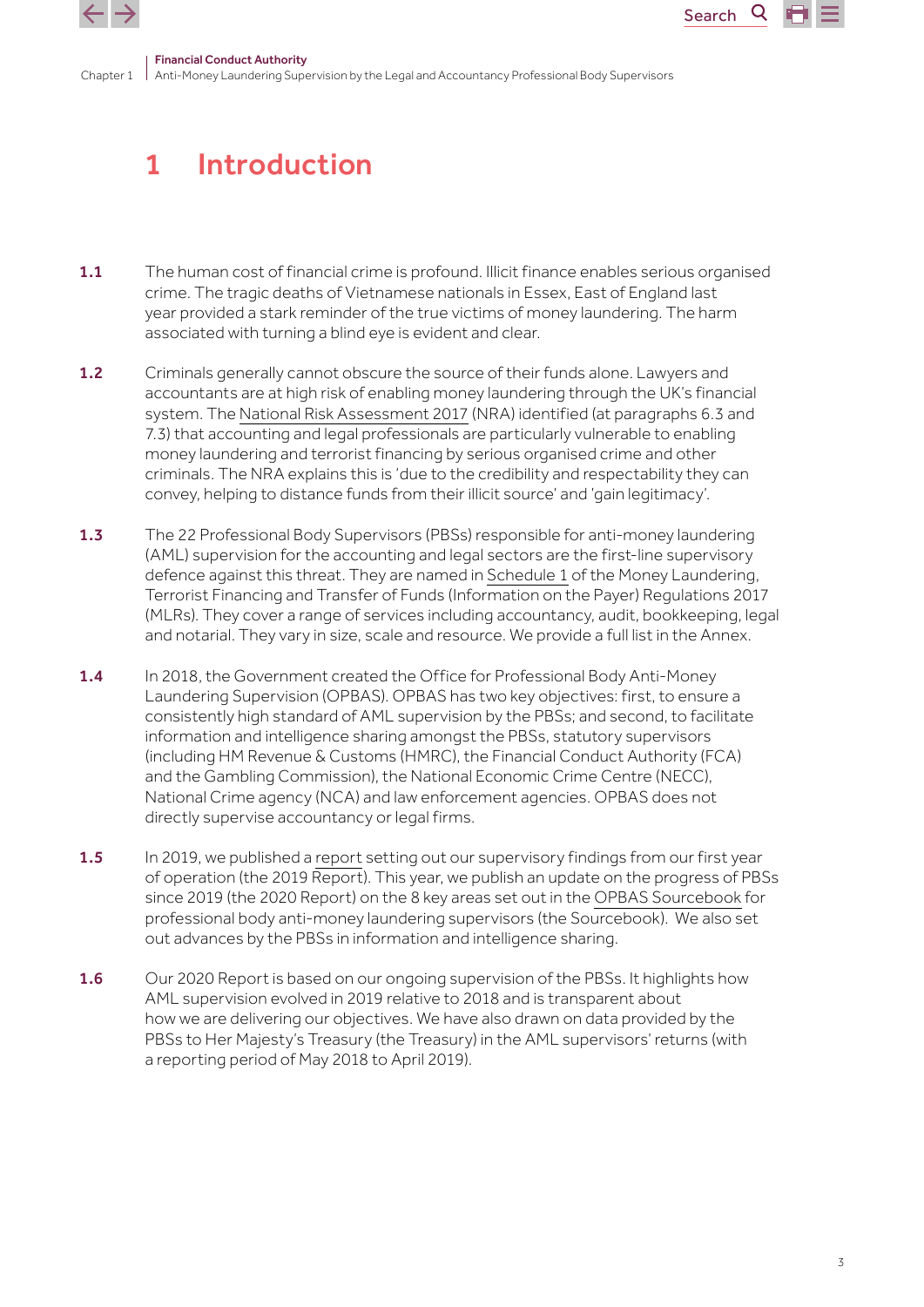



Q

- 1.7 PBSs have responded differently to the challenges they face. Some have responded positively and implemented changes quickly. Others have been less proactive in their approach. We have delivered tough messages and used our regulatory powers where necessary. Against 14% of PBSs, we made use of our powers of direction under regulation 14 of the [Oversight of Professional Body Anti-Money Laundering](http://www.legislation.gov.uk/uksi/2017/1301/contents/made)  [and Counter Terrorist Financing Supervision Regulations 2017](http://www.legislation.gov.uk/uksi/2017/1301/contents/made) (OPBAS regulations). These range from requests for deadlines against promised actions to more directive/ restrictive measures.
- 1.8 We also held supervisory workshops to share best practice and help drive up standards of AML supervision. These included regional workshops in Edinburgh and Belfast to acknowledge specific money laundering risks in those locations.
- 1.9 Where PBSs have achieved positive results, this has been through the effective and efficient implementation of AML strategies devised in response to our initial findings (see the Annex). However, we will further assess the effectiveness of their implementation and test these AML strategies as part of our risk-based supervision going forward.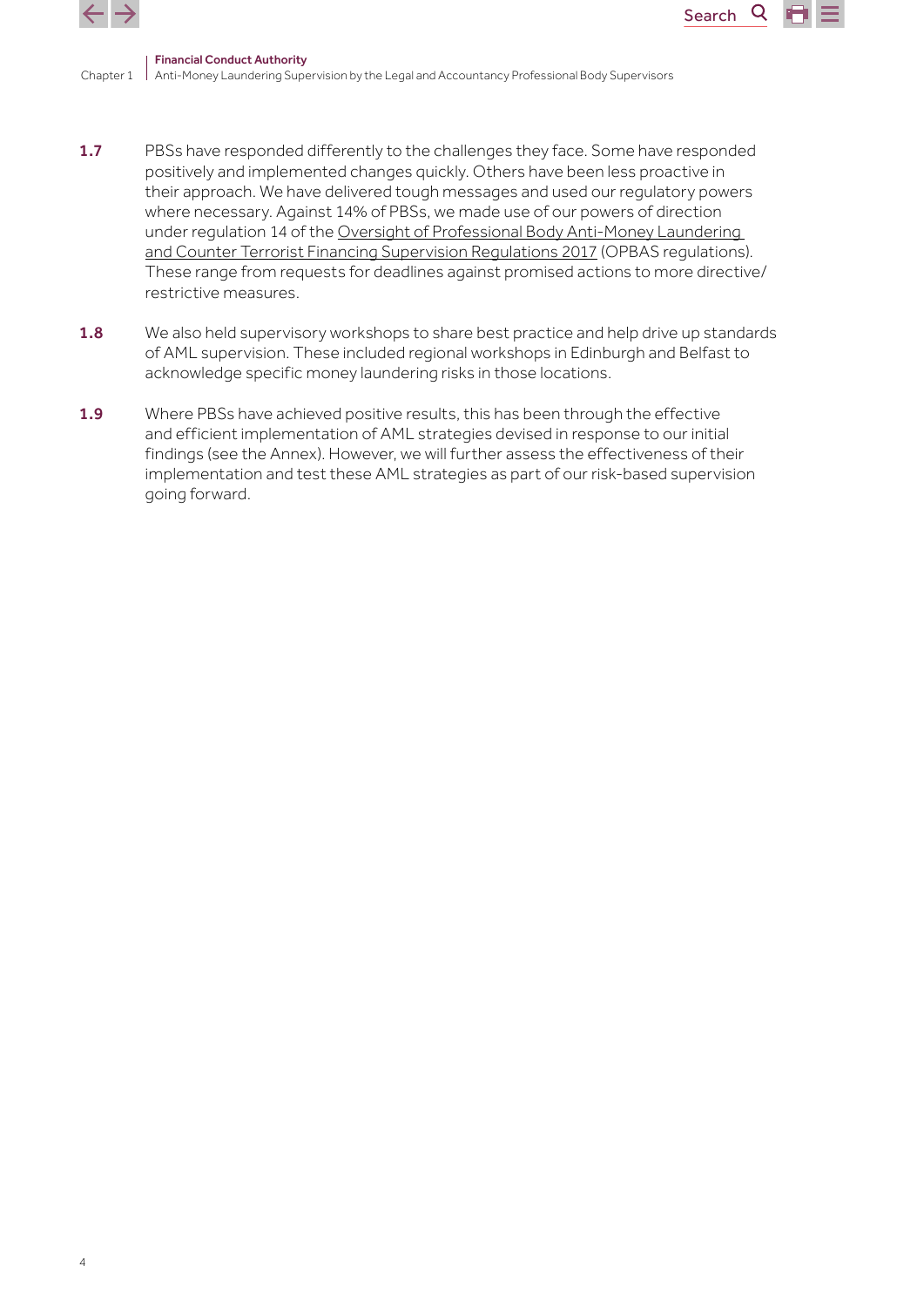<span id="page-4-0"></span>



# 2 Executive summary

- 2.1 The purpose of this report is to provide an overview of AML supervision by the PBSs at the end of 2019. There has been strong improvement across both the legal and accountancy sectors in AML supervision. However, the full impact of changes introduced by PBSs has yet to be tested and assessed. The statistics also show some PBSs are still lagging behind their peers and must raise their standards further.
- 2.2 We observed a notable increase in appropriate governance arrangements for AML supervision. At the end of 2018, 44% of PBSs lacked clear accountability for supervisory activity. By the end of 2019, this was reduced to zero. All PBSs have now set out their internal accountability for AML. All PBSs have now updated their policies and procedures in accordance with MLRs. Only one PBS does not have a consolidated AML policy.
- 2.3 We observed improvement in the application of a risk-based approach. At the end of 2018, 91% of relevant PBSs (those who have regulatory functions and are assessed on all aspects of our Sourcebook) were not fully applying a risk-based approach to their AML supervision. By the end of 2019, this figure had reduced to 14%. A key challenge for OPBAS in 2020 will be to assess the effectiveness of how these risk-based approaches are embedded and applied in practice.
- 2.4 More PBSs are conducting AML supervision. At the end of 2018, 18% of relevant PBSs had not identified their supervised populations that are subject to the MLRs. Now, all relevant PBSs have identified and verified their supervised population under the MLRs. All but 3 relevant PBSs utilised on-site visits as a supervisory tool in 2019 (one relevant PBS had no members falling within scope of the MLRs). We have seen a notable increase in proactive supervision across both sectors. At the end of 2018, 10% of relevant PBSs were undertaking proactive supervision. At the end of 2019, this figure was 81%.
- 2.5 Some PBSs are now outliers compared to their peers, particularly when it comes to **intelligence and information sharing**. Appropriate intelligence infrastructures increase the level and quality of intelligence received and disseminated within the PBSs themselves. However, 16% of PBSs continue to question the value of intelligence-sharing systems. At the end of 2018, 92% of PBSs lacked adequate measures to encourage individuals in their sector to report breaches of the MLRs, including whistleblowing arrangements. At the end of 2019, 16% of PBSs either continue to lack a whistleblowing policy or their current whistleblowing policy does not provide adequate protection for anonymity.
- 2.6 We also see a split in the sectors when it comes to intelligence sharing and supervisory collaboration between the PBSs, law enforcement and other statutory supervisors. OPBAS has driven improvement through the Intelligence Sharing Expert Working Groups (ISEWGs) established by OPBAS and the NECC. Since the establishment of the ISEWGs, 32 detailed information requests (made under section 7 of the Crime and Courts Act 2013) have passed between the accountancy PBSs and the NECC.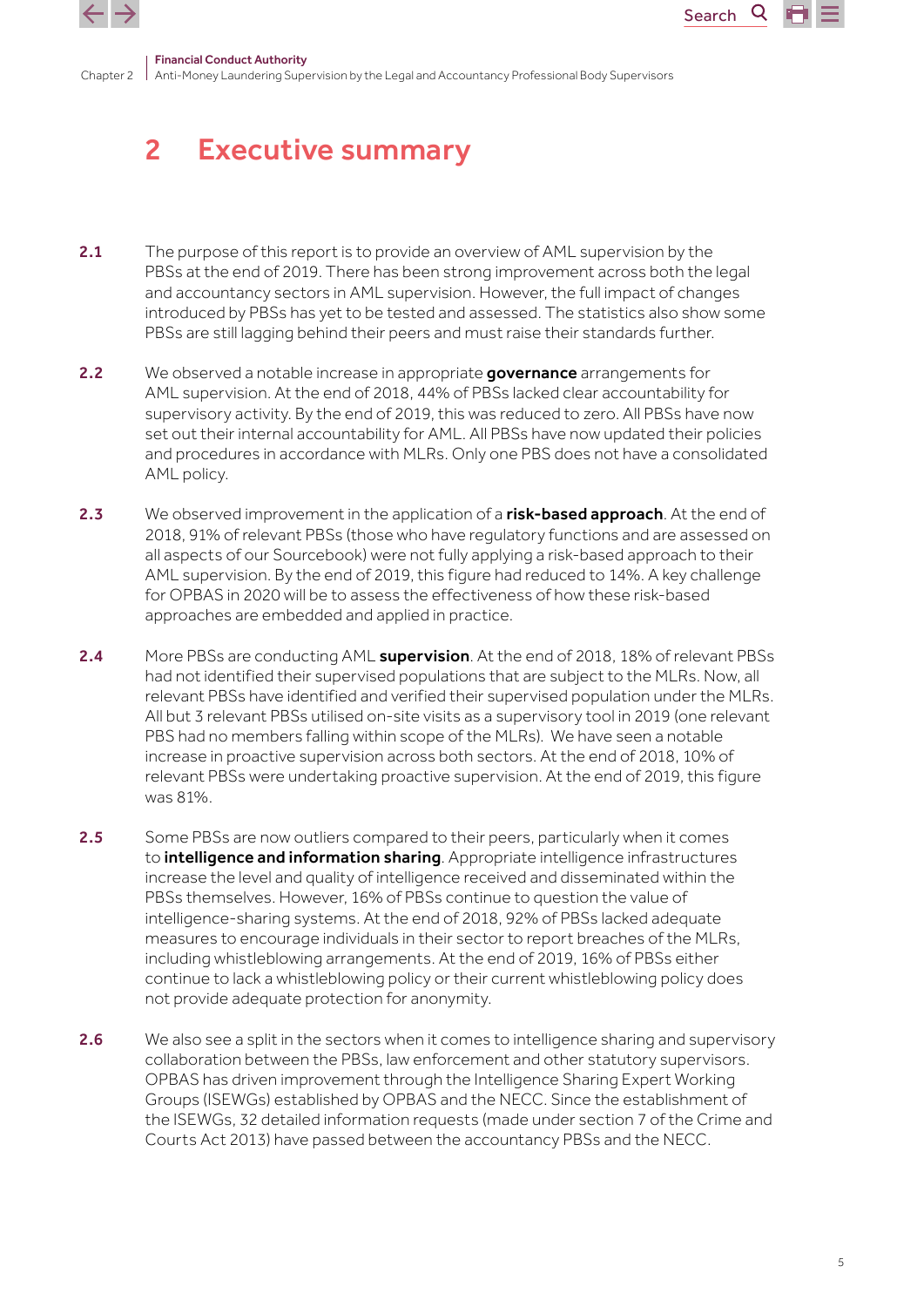



Q

- 2.7 All relevant PBSs have a range of **enforcement** tools. However, in the reporting period May to April 2018/19 41% of relevant PBSs did not take any kind of enforcement action for AML non-compliance. The legal sector has issued notably fewer numbers of fines than the accountancy sector (11 versus 226), and only 9 memberships were cancelled and 1 suspended.
- 2.8 At the end of 2019, 88% of PBSs had published AML quidance for their members, representing no change from last year. At the end of 2019, 96% of PBSs updated their members through external communications, up from 84% last year.
- 2.9 8% of PBSs continue to lack structured *internal staff training* for AML or have few training policies or records. 56% of PBSs have now produced an AML compliance staff handbook detailing the PBS's policies and procedures to meet its AML obligations.
- 2.10 There have been some improvements in record keeping. At the end of 2018, we found that 36% of PBSs lacked sufficient record keeping policies and procedures. At the end of 2019, this figure was 8%. At the end of 2018, 48% of PBSs lacked formal quality **assurance** procedures for AML decision-making (including sufficient oversight). At the end of 2019, 32% of PBSs did not have formal quality assurance procedures in place for their supervisory decision-making.
- 2.11 Overall, we have observed strong improvement by PBSs, but with some notable outliers. However, the full impact of changes in AML supervision by the PBSs has yet to be tested and assessed, and this will be a focus of OPBAS in 2020.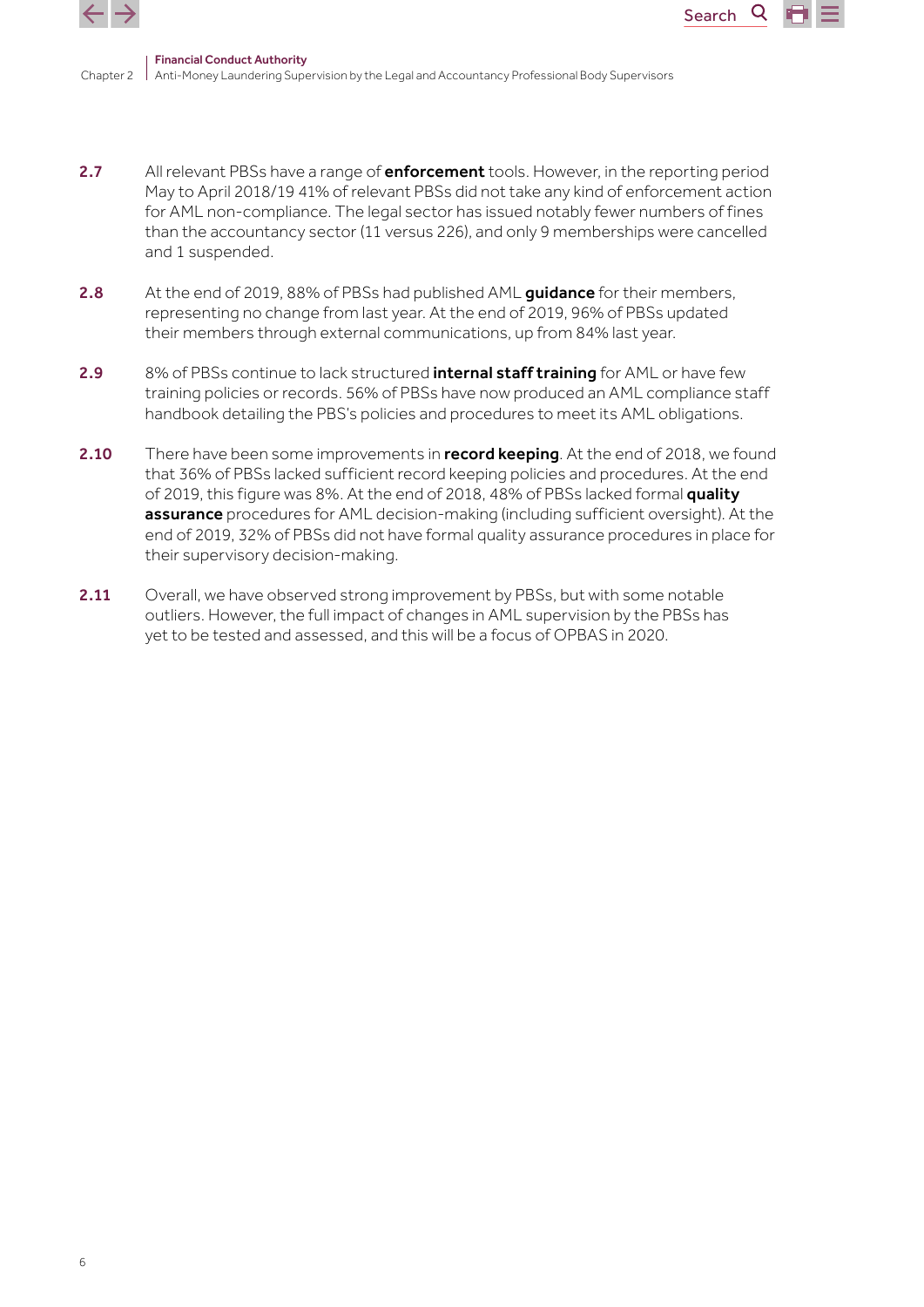<span id="page-6-0"></span>

Chapter 3 Anti-Money Laundering Supervision by the Legal and Accountancy Professional Body Supervisors

# 3 Key themes

#### Governance

- 3.1 [Regulation 49](http://www.legislation.gov.uk/uksi/2017/692/pdfs/uksi_20170692_en.pdf#page=56) of the MLRs reguires a PBS to make arrangements to ensure their supervisory functions are exercised independently of any of their other functions and to provide adequate resources to carry out the supervisory functions. Section 3 of the Sourcebook states that PBSs should:
	- clearly allocate responsibility for managing their AML supervisory activity
	- be able to evidence that senior management is actively engaged with their approach to AML supervision (including awareness of money laundering risk and being privy to key AML decision making)
	- have appropriate reporting and escalation arrangements promoting effective decision making
	- keep their advocacy and regulatory functions separate and ensure they manage conflicts of interest
- 3.2 We have observed a significant improvement in the suitability, in principle, of governance arrangements for AML supervision. However, we will test the arrangements during our 2020 supervision. Governance was a key focus of our supervisory workshops held in June and July 2019.
- 3.3 At the end of 2018, 44% of PBSs lacked clear accountability for AML supervisory activity. By the end of 2019, all PBSs had clear accountability and oversight for AML supervision at a senior level. At the end of 2018, we found that 20% of PBSs had insufficient oversight by an internal governing body. At the end of 2019, all PBSs had oversight by an internal governing body with a specific remit for AML. All PBSs now have a stronger focus on AML at a senior level and an increase in the resources dedicated to AML, in terms of both personnel and expenditure. 32% of PBSs have created new positions internally for AML supervision or information and intelligence sharing.
- 3.4 At the end of 2018, 12% of PBSs had not updated their written policies and procedures for AML compliance with the MLRs. By the end of 2019, all PBSs had updated their policies and procedures in accordance with the MLRs. At the end of 2018, we found that 36% of PBSs did not have a consolidated AML policy. At the end of 2019, only one PBS lacked a consolidated AML policy.
- 3.5 The accountancy sector has seen significant improvement identifying and recording conflicts of interest. At the end of 2018, 77% of accountancy PBSs did not have adequate conflict of interest policies in place. By the end of 2019, all accountancy PBSs had adequate conflict of interest policies in place.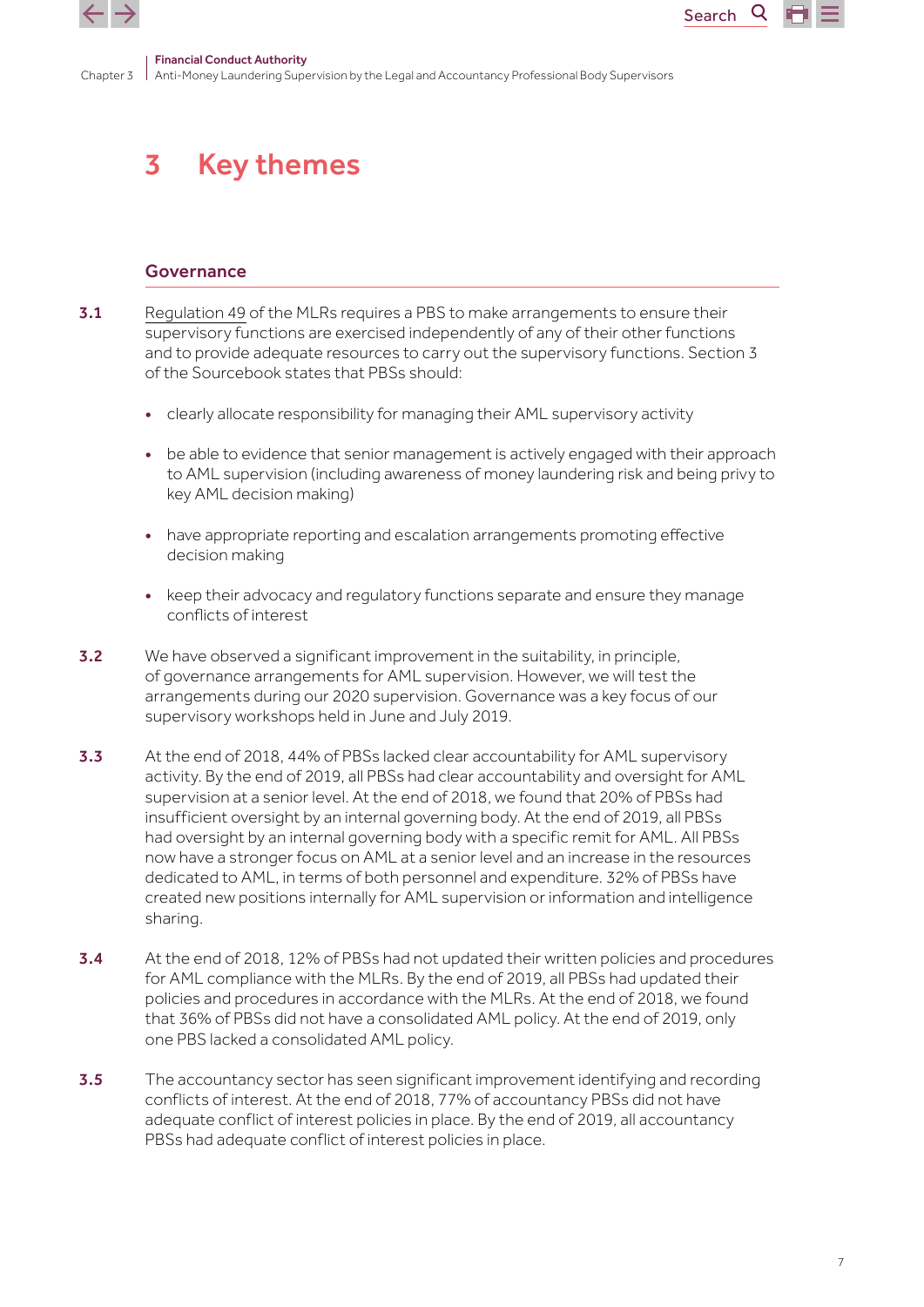

Chapter 3



Search





#### Risk-based approach

- **3.7** PBSs are required to undertake an informed risk assessment under [Regulation 17](http://www.legislation.gov.uk/uksi/2017/692/pdfs/uksi_20170692_en.pdf#page=21) of the MLRs, covering the international and domestic risks of money laundering and terrorist financing in their sector. Section 4 of the Sourcebook states that PBSs should:
	- adopt a risk-based approach, focussing efforts and resources on the highest risks
	- ensure measures to reduce money laundering are proportionate to the risks
	- regularly review the risks to their sector
	- support their members adoption of a risk-based approach
- 3.8 The risk-based approach was also a key focus of our supervisory workshops held in June and July 2019, and in January 2020. At the end of 2018, we found that 91% of relevant PBSs were not fully applying a risk-based approach. By the end of 2019, 14% of relevant PBSs were not yet driving supervisory activity by AML risk. Of this 14%, all have plans to implement risk-based supervision in early 2020, although in some cases this has required us to issue directions under the OPBAS regulations to achieve this.
- 3.9 Where appropriate risk-based approaches are in place, they have not yet been subject to robust effectiveness testing, either by the PBS or OPBAS, to determine if resourcing remains appropriate or if desired outcomes are being achieved. This will be a focus of our supervision in 2020.
- **3.10** PBSs have progressed in terms of identifying and understanding the risks inherent to their supervised populations. At the end of 2018, we found that 91% of relevant PBSs had not fully collected the information they need to implement a risk-based approach. At the end of 2019, that figure was 5%.
- 3.11 At the end of 2018, we found that 32% of relevant PBSs had a dedicated AML data collection return. We hosted a workshop for PBSs highlighting the use of collecting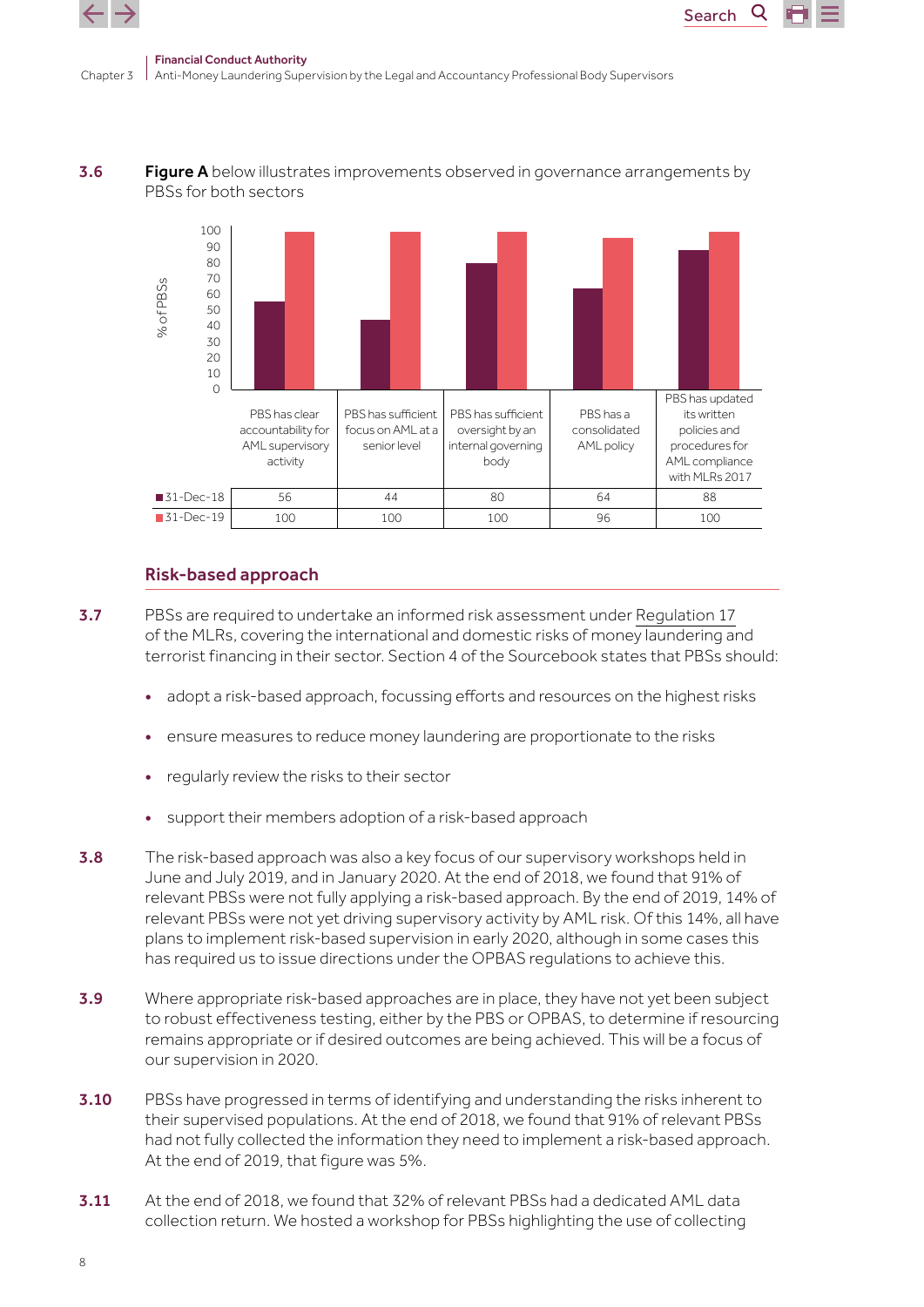

good quality data to inform PBSs' risk-based approach. We discussed the potential benefits of dedicated AML data returns which could facilitate more pertinent and accurate data collection, subject to appropriate quality assurance oversight. By the end of 2019, 41% relevant PBSs had a dedicated AML data collection return.

Search

3.12 At the end of 2018, 68% of relevant PBSs had completed a written risk assessment of their supervised populations. At the end of 2019, this figure was 86%. At the end of 2018, only 40% of PBSs had completed risk profiling their members. By the end of 2019, this figure was 81%. However, risk-based supervision has yet to be embedded and tested for many PBSs and this will be a focus of our risk-based supervision in 2020.



## Case study: devising and implementing a risk-based approach to supervision

The PBS collected a wide range of AML specific data from its supervised population. Considerable work was undertaken to identify and verify those firms offering legal services within scope of the MLRs, reducing the supervised population by 29%.

The data collected were analysed and modelled to identify primary and secondary risk factors. The presence of a single primary risk factor resulted in a risk assessment of 'high'. The remaining firms were assessed as 'medium' or 'low' risk according to a risk methodology.

During this process, the PBS applied 3 levels of quality control; cross referencing existing knowledge and compliance history to identify errors in data provided, a review of random firms' websites to verify services offered and additional scrutiny for firms assessed as 'high risk' within the supervised population.

A qualitative override was used for a handful of �rms as a result of information received from law enforcement.

The PBS previously conducted inspections on a cyclical basis. Following the data collection and analysis, the PBS has made changes to their inspection regime. High risk firms will now be prioritised and subject to enhanced AML-only inspections. 'Medium' risk firms will now receive cyclical AML visits in conjunction with professional standards inspections. 'Low' risk firms will receive a lighter touch AML inspection on a longer periodic cycle.

Staff have received training and education to ensure they are adequately equipped to undertake enhanced AML inspections.

The PBS will continue to collect AML data periodically, altering the questions in line with established and emerging trends as well as the quality of data received. This has enabled the PBS to identify a true picture of the AML risk within their supervised population for the first time and therefore structure supervisory resource to address this.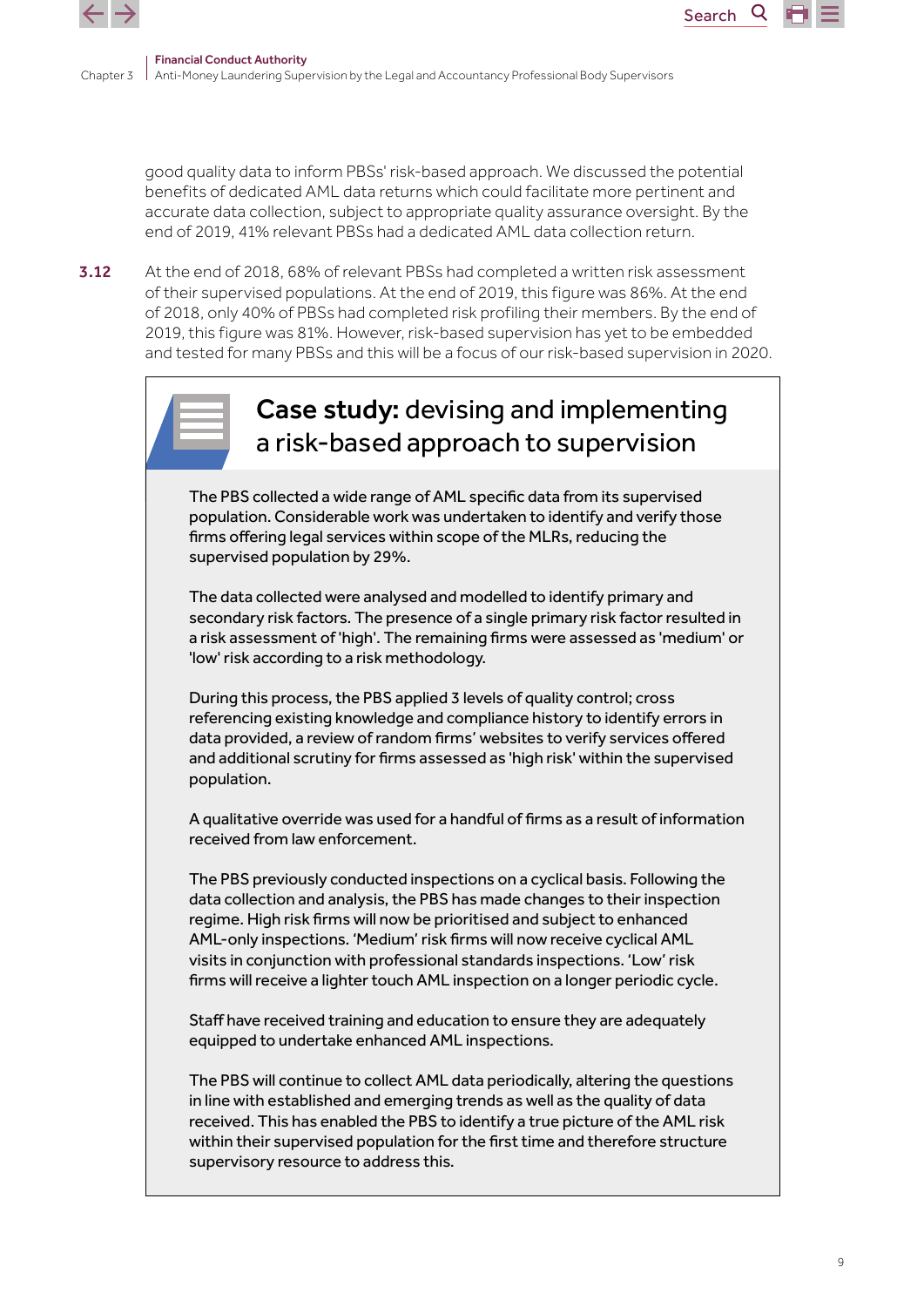





Search<sub>Q</sub>

m

**3.14** Figure C below illustrates changes observed relating to the risk-based approach by PBSs per sector

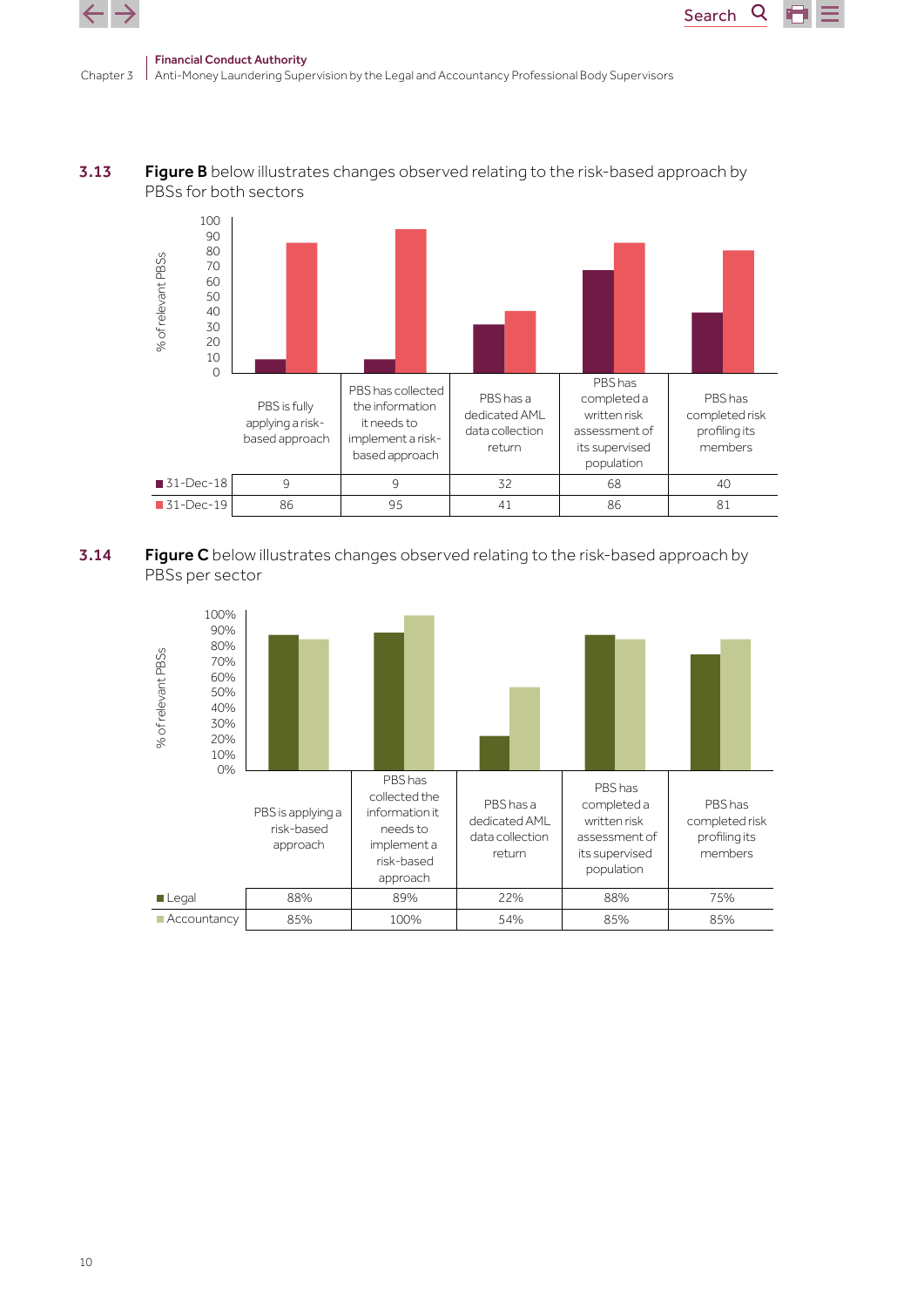

#### Supervision

- 3.15 [Regulation 46](http://www.legislation.gov.uk/uksi/2017/692/pdfs/uksi_20170692_en.pdf#page=53
) of the MLRs requires PBSs to effectively monitor their own sector and use the risk profiles they prepare under [Regulation 17](http://www.legislation.gov.uk/uksi/2017/692/pdfs/uksi_20170692_en.pdf#page=21) to decide the frequency and intensity of on-site and off-site supervision. Section 5 of the Sourcebook states that:
	- PBSs can select members based on risk to target those who pose the greatest risks

Search

- PBSs should have a number of tools to use when monitoring how adequate members' AML defences are
- these tools should enable PBSs to compare a member with its peers
- PBSs should adopt a gatekeeper role when considering whether a member meets the ongoing requirements for continued participation in the profession
- **3.16** PBS supervisory approaches were a key focus of the OPBAS supervisory workshops in June and July 2019. At the end of 2018, 18% of relevant PBSs had still not identified their supervised population. By the end of 2019, all PBSs had identified and verified their supervised population under the MLRs for the relevant period (although we note that one PBS has no members conducting regulated activity and therefore does not undertake any form of supervision). PBSs should continue to identify and verify their members on a periodic basis due to fluctuations in supervised populations.
- **3.17** There has been an increase in the use of all supervisory tools by relevant PBSs, indicating a move away from cyclical supervision to a more proactive approach. At the end of 2018, of the PBSs conducting supervision, 80% of legal PBSs and 75% of accountancy PBSs conducted on-site supervisory visits. This supervision was predominantly cyclical or reactive. At the end of 2019, 100% of relevant PBSs conducting supervision utilised on-site visits as a supervisory tool.
- 3.18 In 2018, we observed that PBSs were achieving inconsistent outcomes when utilising a desk-based review. In 2019, we reached consensus on the purpose and outcomes of a desk-based review and, for many PBSs, this made desk-based reviews a more resource-intensive tool.
- **3.19** In 2018, only one PBS conducted an AML thematic review. During 2019, 13% of PBSs have undertaken, or have initiated plans to undertake, an AML thematic review targeting areas of high AML risk.
- 3.20 In 2018, 10% of relevant PBSs (with a population conducting regulated activity) undertook AML supervisory assessments on a proactive basis. In 2019, this was 86%. Supervisory assessments are being undertaken on an increasingly proactive basis, influenced by AML risk. However, the amount of overall supervisory activity could be increased; particularly for PBSs with a larger supervised population.
- **3.21** In 2018, 23% of relevant PBSs outsourced their AML compliance assessments to another PBS or an external third party. The number of PBSs outsourcing AML compliance assessments has seen no change. However, 18% of relevant PBSs have renegotiated contracts with their service providers to gain greater oversight of their outsourced activities.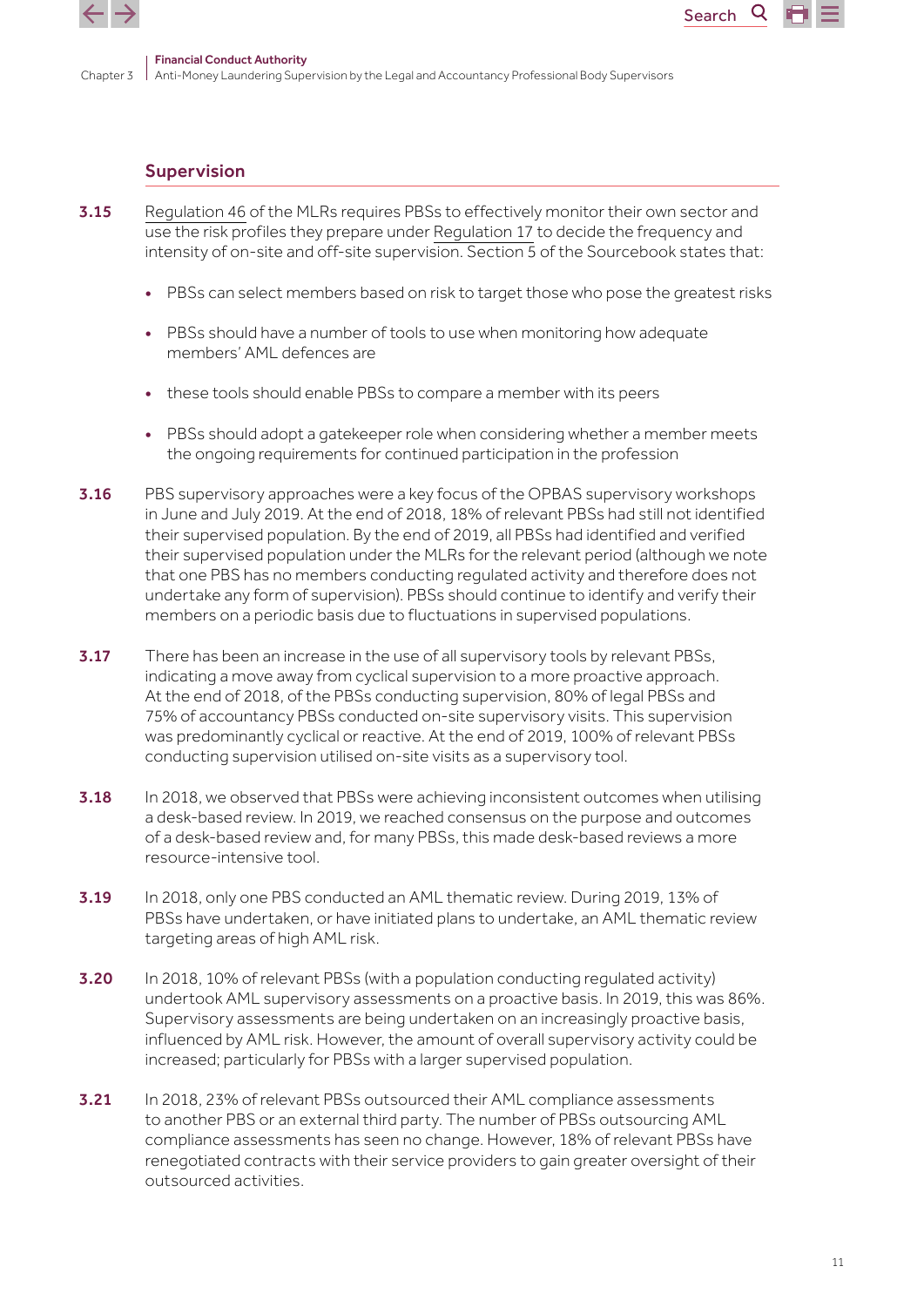

Q



**3.22** Figure D below illustrates changes observed in supervision undertaken by relevant PBSs



**3.23** Figure E below illustrates changes reported (by PBSs to the Treasury) in supervision undertaken by the accountancy PBSs

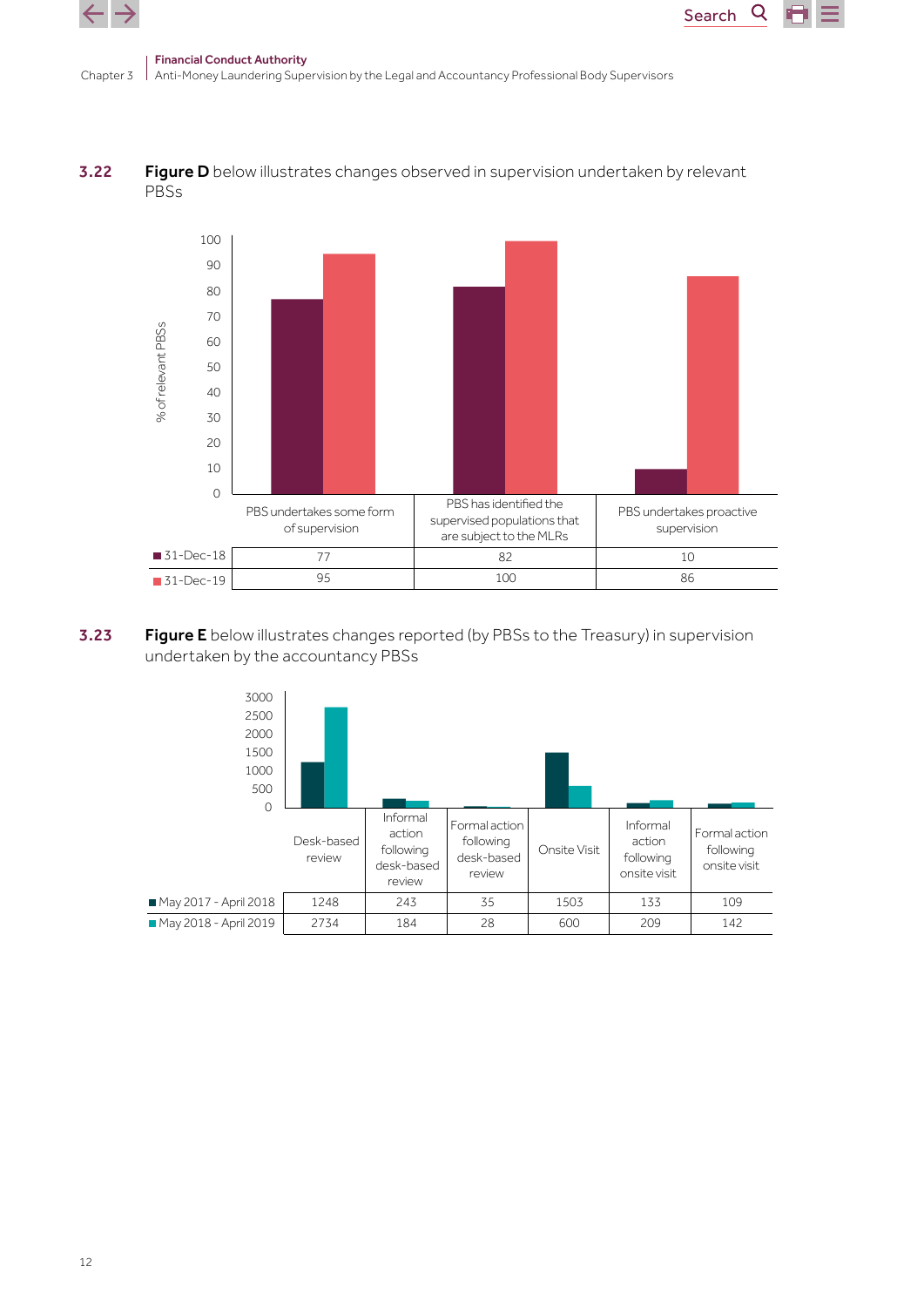





#### Information sharing between supervisors and public authorities

- **3.25** [Regulation 50](http://www.legislation.gov.uk/uksi/2017/692/pdfs/uksi_20170692_en.pdf#page=56) of the MLRs requires PBSs to co-operate and co-ordinate activities with other supervisors and law enforcement to counter money laundering and terrorist financing. [Regulation 46](http://www.legislation.gov.uk/uksi/2017/692/pdfs/uksi_20170692_en.pdf#page=53) of the MLRs also require PBSs to report knowledge or suspicion of money laundering or terrorist financing to the NCA and to encourage their sectors to report breaches of the regulations to it. Section 6 of the Sourcebook also outlines that PBSs should:
	- take part in existing information sharing arrangements
	- actively share intelligence with other supervisors and law enforcement about active misconduct investigations
	- participate in inter-organisational sharing arrangements such as SIS (Shared Intelligence Service) and FIN-NET (Financial Crime Information Network)
	- nominate a single point of contact (SPOC) to manage their obligations
	- appoint a nominated officer to report suspicions to the NCA
	- have arrangements to handle disclosures from whistleblowers
- **3.26** At the end of 2018, 28% of PBSs lacked a secure system on which to keep intelligence. At the end of 2019, 28% of PBSs continued to lack a secure system on which to keep intelligence.
- **3.27** 16% of PBSs continue to question the value of intelligence-sharing systems. At the end of 2018, 48% of PBSs were members of SIS and/or FIN-NET with 2 PBSs on a trial. By the end of 2019, 60% of PBSs were members of SIS and/or FIN-NET with a further 3 PBSs on a trial. Since 2018, PBS searches on SIS have increased by 49%, SIS requests for intelligence have increased by 47% and we have seen a general increase in PBSs raising intelligence flags.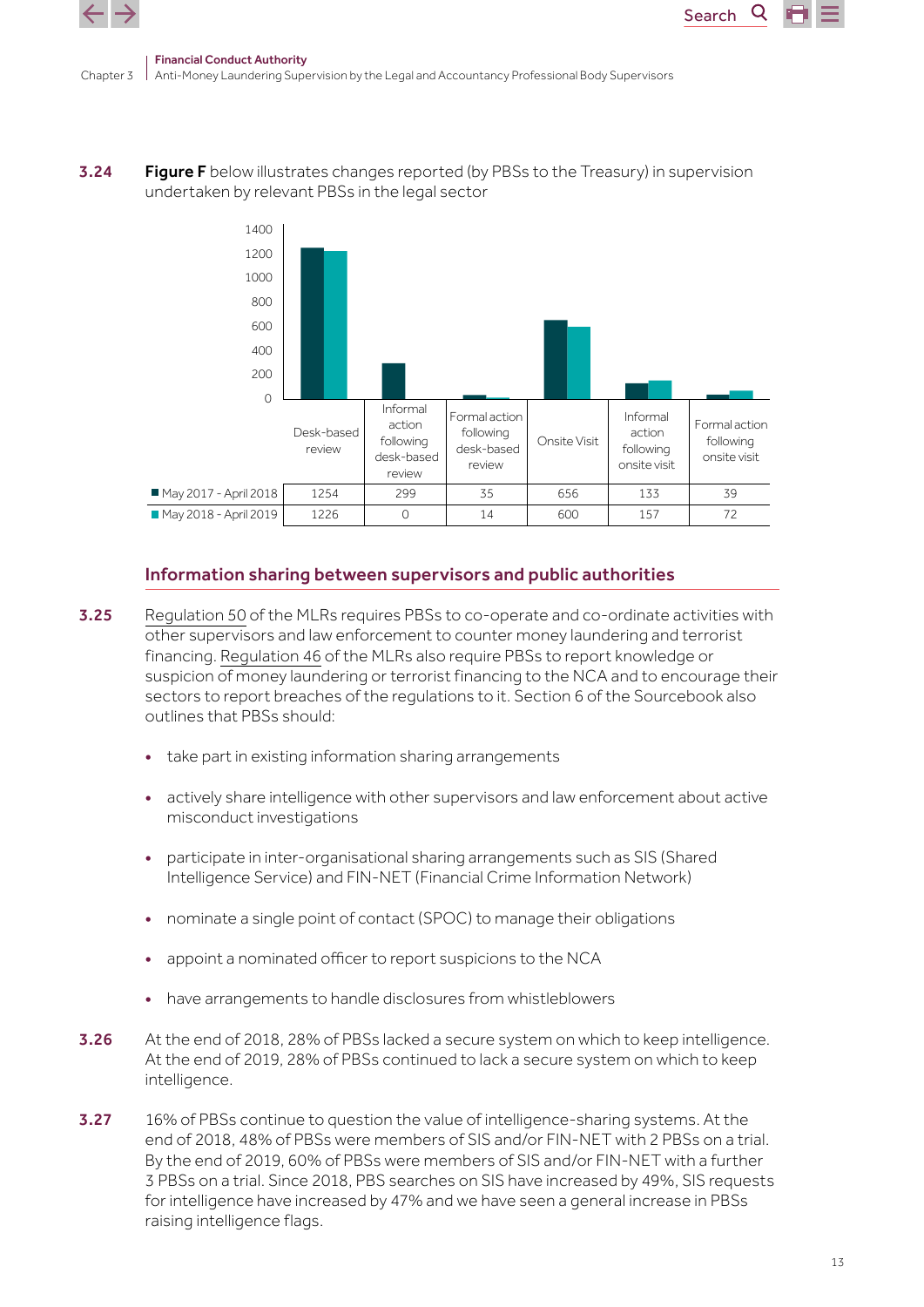

Chapter 3

Search

- 3.28 After 92% of PBSs received a whistleblowing finding in 2018, we have seen improvement across both sectors. Some PBSs have reported receiving important intelligence as a result of their implemented changes. There has been an increased understanding for the requirement to protect the anonymity of whistleblowers. However, 16% of PBSs either continue to lack a whistleblowing policy or their current whistleblowing policy does not provide adequate protection for anonymity.
- 3.29 At the end of 2018, we found that 42% of legal and 70% of accountancy PBSs lacked an intelligence handling policy. At the end of 2019, 17% of legal and 31% of accountancy PBSs continued to lack an intelligence handling policy.
- **3.30 Figure G** below illustrates the average monthly changes in PBS SIS use between 2018 and 2019



#### Enforcement

- 3.31 [Regulation 49](http://www.legislation.gov.uk/uksi/2017/692/pdfs/uksi_20170692_en.pdf#page=56) of the MLRs requires a PBS to make arrangements to ensure that members are liable to effective, proportionate and dissuasive disciplinary action. Section 9 of the Sourcebook further states that PBSs should:
	- be ready and able to take appropriate action where members have failed to meet their obligations
	- have sufficient information gathering and investigative powers to effectively monitor and assess compliance
	- seek to remove the benefits of non-compliance and deter future non-compliance
	- make enforcement action related to AML non-compliance public
- **3.32** All relevant PBSs have a range of enforcement tools available to them. We have seen an increase in AML enforcement activity as a direct result of increased supervisory activity. There is a substantial difference in the nature of enforcement activity between the two sectors, although we note that only relevant PBSs would be able to take enforcement action. We have begun to see a move away from the developmental approach we identified from our 2018 supervisory assessments.
- **3.33** The total number of fines issued by relevant PBSs for contraventions of the MLRs has increased by 150% from the reporting period May to April 2017/18 and May to April 2018/19. However, there remains a stark contrast in the total number of fines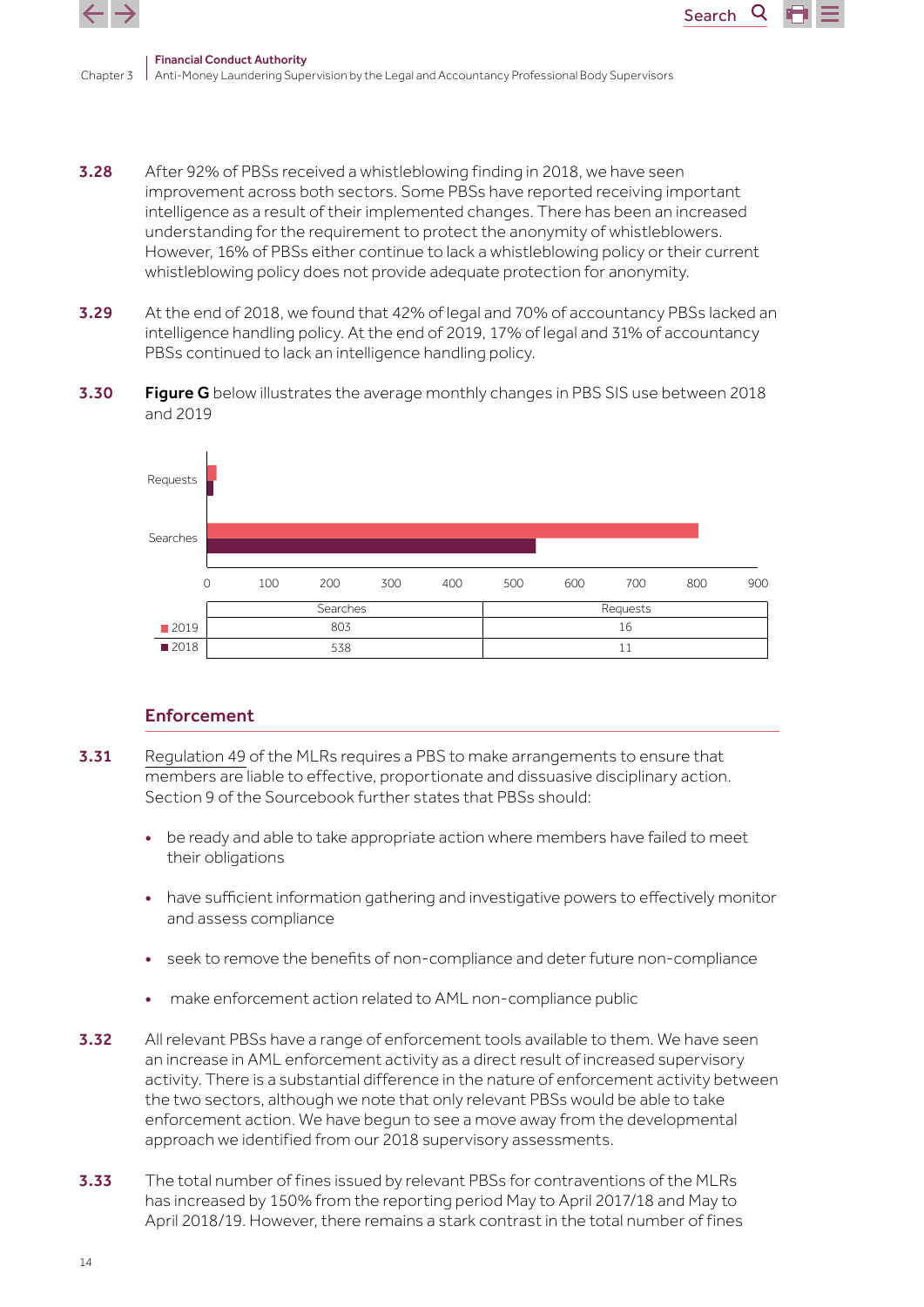

issued in each sector. The relevant legal PBSs issued a total of 11 fines in 2018/19 for such contraventions, an increase from 9 in 2017/18. By comparison, accountancy PBSs issued a total of 226 fines in 2018/19 for such contraventions, an increase from 85 in 2017/18. However, for the legal sector this amounted to an average of £31,954 per fine (May to April 2018/19), whereas for the accountancy sector this was a much lower average of £652 per fine. All the fines in the legal sector came only from 2 PBSs whereas there was a far more even spread in the accountancy sector with 54% issuing fines.

Search

- **3.34** The total sum of fines issued for contraventions of the MLRs by accountancy sector PBSs has increased by 24% (£119,209 in 2017/18 to £147,549 in 2018/19). The total sum of fines issued for such contraventions by the legal sector PBSs has increased by 366% (£75,300 in 2017/18 to £351,502). Only 2 legal PBSs issued any fines for AML in 2018/19. By comparison, 77% of the accountancy PBSs issued fines for AML in 2018/19.
- 3.35 Between May to April 2018/19, 41% of relevant PBSs did not take any kind of enforcement action for AML. This indicates that inconsistencies of approach remain in this area. 9% of relevant PBSs remain reluctant to publish enforcement outcomes and only 14% of relevant PBSs have a publicly available AML report.



### Case study: Accountancy PBS enforcement framework

A PBS accepted that its existing enforcement tools were closely linked to the its disciplinary policies and procedures. They required an element of misconduct to be investigated and proven in order to impose any sanction. Taking a more effective approach, the PBS moved to implemented a pass or fail system for assessing AML compliance.

The identification of AML non-compliance now results in an immediate fixed financial penalty for the member and a short time period in which to remedy the identified non-compliance.

Where the member remains non-compliant at the end of the remedial period, the member will have their licence to practice removed for a specified period.

Reinstatement after this period will be dependent on evidence of AML compliance.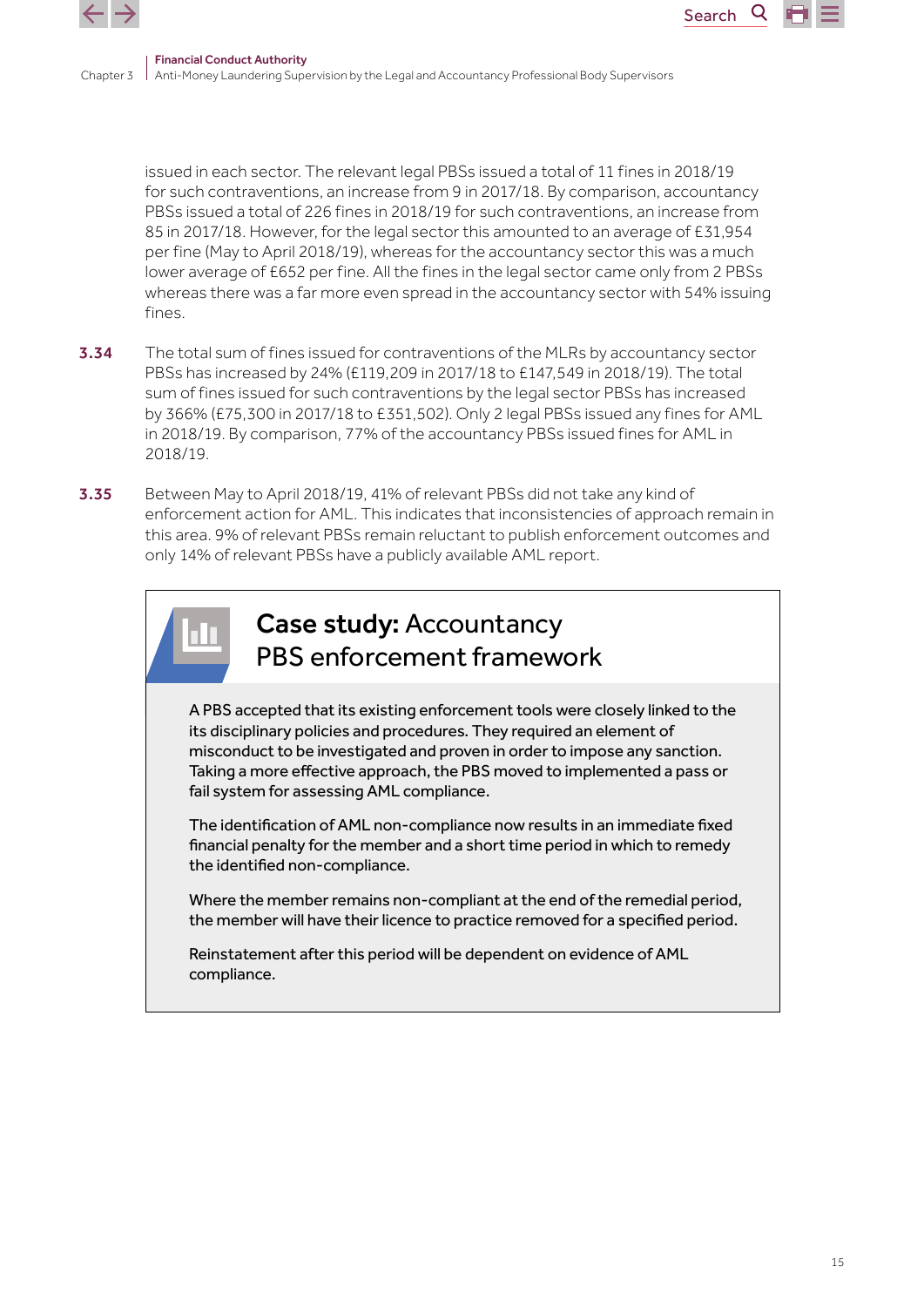



**3.36 Figure H** below illustrates AML enforcement activity reported to the Treasury by relevant PBSs in the legal sector



Search

**3.37 Figure I** below illustrates AML enforcement activity reported (by PBSs to the Treasury) for the accountancy sector



#### Information and guidance for members

- 3.38 [Regulation 47](http://www.legislation.gov.uk/uksi/2017/692/pdfs/uksi_20170692_en.pdf#page=54) of the MLRs reguires PBSs to make up to date information on money laundering and terrorist financing available to members in any way they decide is appropriate. PBSs are also required to include information from sources considered relevant to their sector. Section 7 of the Sourcebook states that PBSs should:
	- provide information to members about the money laundering risks faced by their membership, to consider how best to pass this information on, and how to balance giving practical assistance to members with the need to protect sensitive information and intelligence
	- give guidance to their members on how to meet their high level legal obligations in AML
- 3.39 At the end of 2018, we found that 88% of PBSs provided published AML guidance for their members. As at the end of 2019, this figure has remained the same. At the end of 2018, we found that 84% of PBSs updated their members through external communications. As at the end of 2019, all but one of the PBSs updates their members through external communications.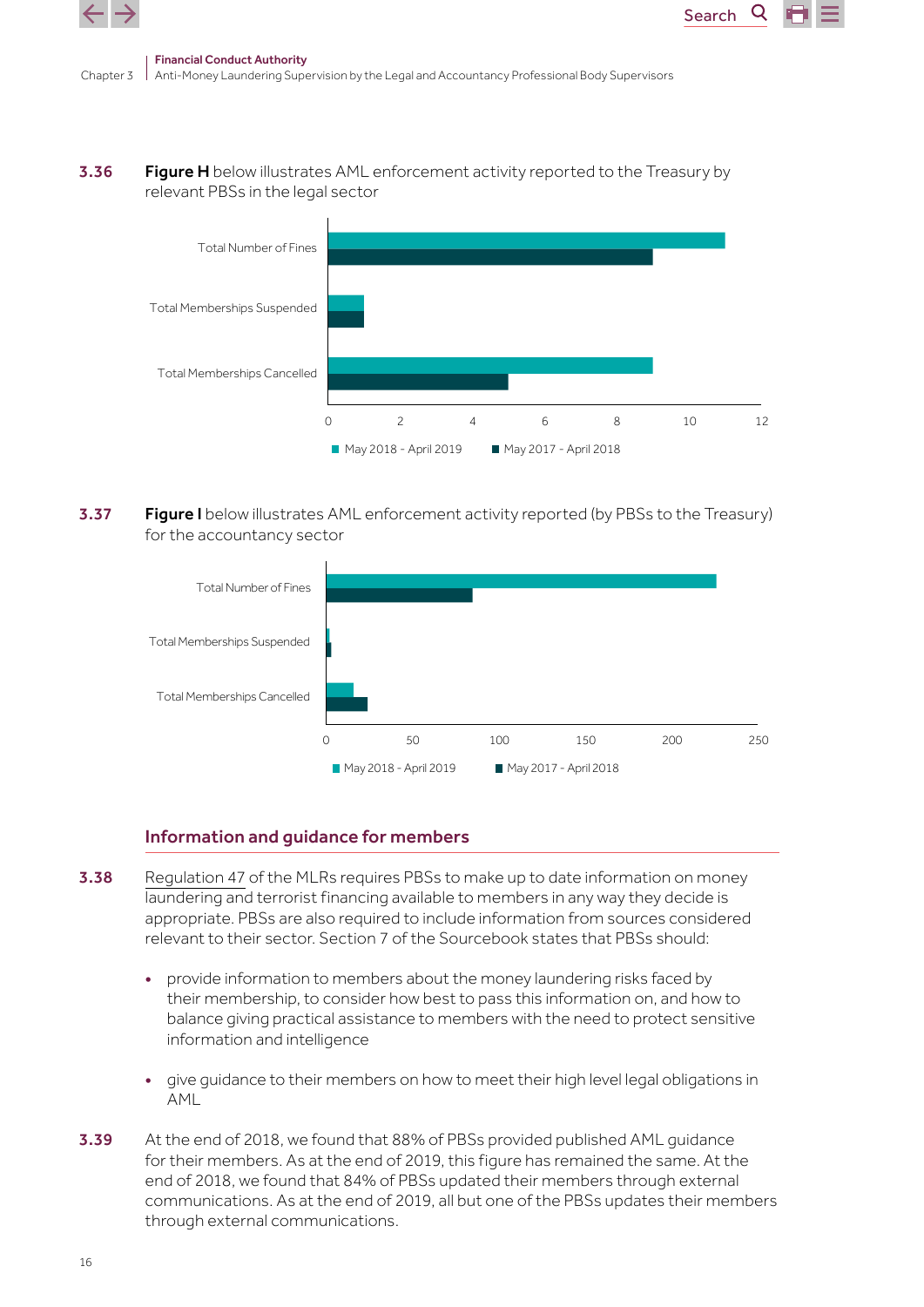



3.40 The larger legal PBSs have held dedicated AML conferences and 92% of PBSs provided roadshows, online material, annual conferences, newsletters and practice notes. The various channels used for providing information and guidance to members has remained consistent. However, the quality and accuracy of the information and guidance varies widely among PBSs. This will be a key focus of our supervision in 2020.





### Staff competence and training

- **3.42** [Regulation 49](http://www.legislation.gov.uk/uksi/2017/692/pdfs/uksi_20170692_en.pdf#page=56) of the MLRs requires a PBS to employ people with appropriate qualifications, integrity and professional skills to carry out the supervised functions. Section 8 of the Sourcebook states that PBSs should:
	- take steps to ensure their staff are equipped to take decisions on whether members' policies, controls and procedures are appropriate
	- judge each case on its merits
	- provide ongoing professional development and consider if formal AML qualifications are appropriate
- **3.43** Two PBSs continue to lack structured internal AML training or have few training policies or records. 56% of PBSs have now produced an AML compliance staff handbook detailing the PBS's policies and procedures to meet its AML obligations.
- 3.44 32% of PBSs have created new roles internally for staff dedicated to AML supervision or information and intelligence sharing.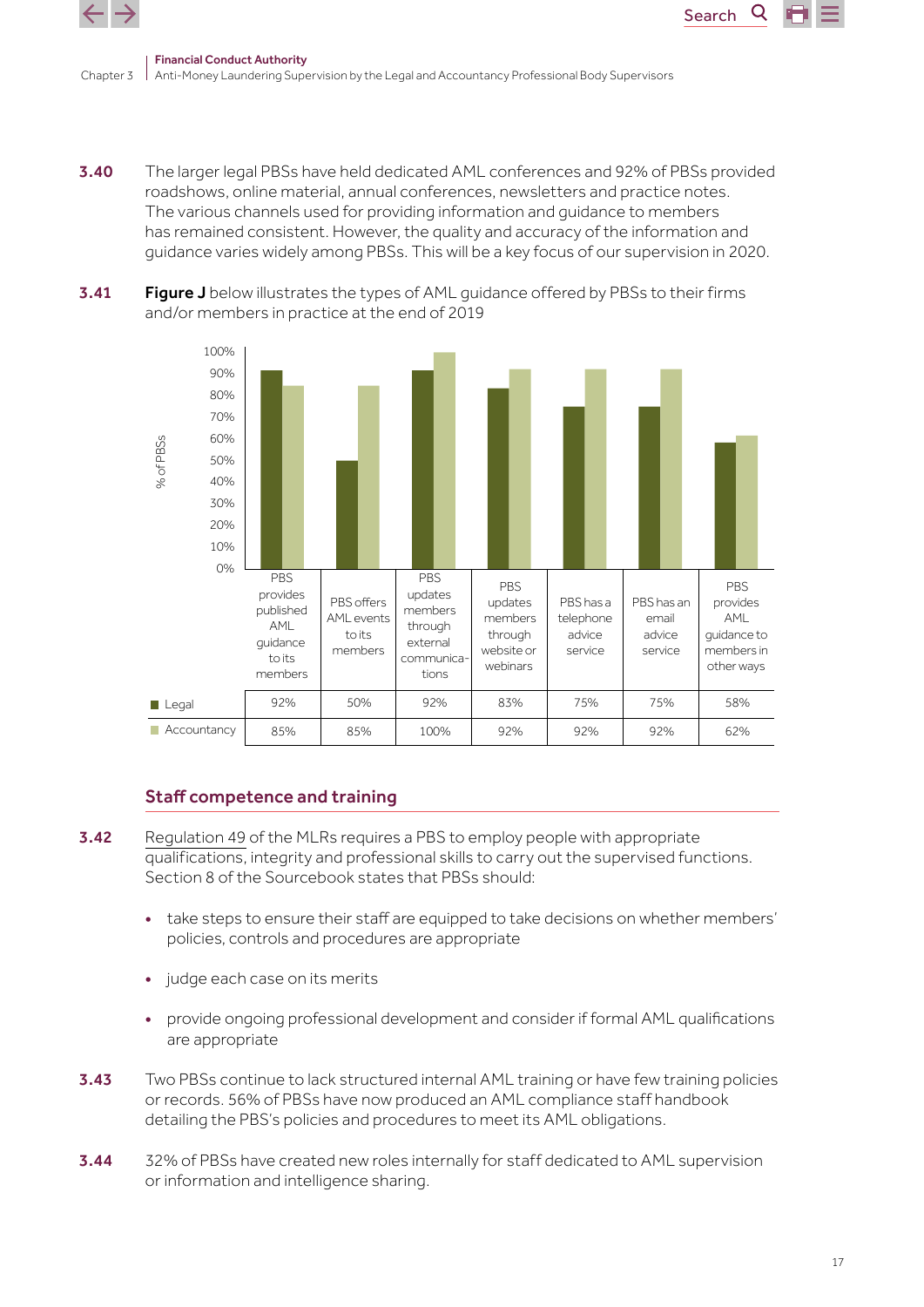

#### Record keeping and quality assurance

- **3.45** [Regulation 46](http://www.legislation.gov.uk/uksi/2017/692/pdfs/uksi_20170692_en.pdf#page=53) of the MLRs requires PBSs to keep written records of the actions they have taken in their AML supervision, including decisions where it has not acted. Section 10 of the Sourcebook outlines that PBSs will:
	- maintain records of significant decisions related to their AML supervision, documenting the reasons for action. The documentation should be sufficiently thorough to allow ex-post (after the event) understanding of justification behind the decision

Search

Q

- document their supervisory action to ensure an adequate record is maintained
- should subject supervisory work and decision-making to quality assurance testing in addition to managerial oversight
- subject any internal audit function to periodic review (if one exists) and will submit an annual questionnaire
- 3.46 At the end of 2018, 36% of PBSs lacked sufficient record keeping policies and procedures. By the end of 2019, only two PBSs lacked sufficient record keeping policies. At the end of 2018, 48% of PBSs did not have formal quality assurance procedures in place for their supervisory decision-making. By the end of 2019, this figure had reduced to 32%.
- 3.47 At the end of 2018, 24% of PBSs maintained insufficient records. At the end of 2019, 12% of PBSs continued to maintain insufficient records despite an increase in the use of AML data and overall supervisory activity.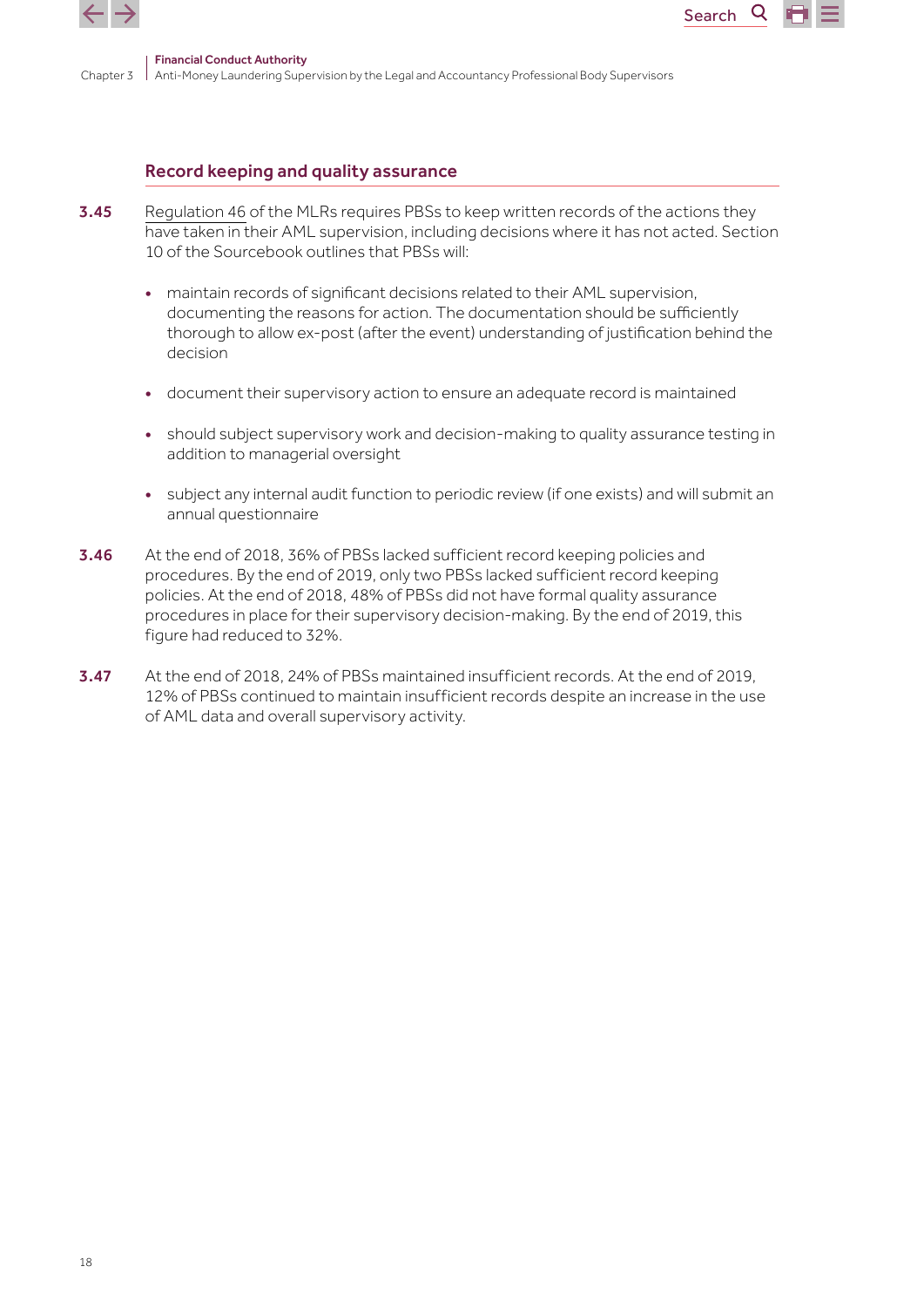<span id="page-18-0"></span>



Chanter 4 Financial Conduct Authority Anti-Money Laundering Supervision by the Legal and Accountancy Professional Body Supervisors

# 4 Intelligence and information sharing

- **4.1** PBSs have responded to our specific findings on intelligence leading to the improved systems and controls described in Chapter 3 above. However, some PBSs are still lagging behind their peers, and 16% of PBSs continue to question the value of intelligence-sharing systems.
- **4.2** On a broader level, all PBSs have engaged with intelligence and information sharing through the ISEWGs established by OPBAS and the NECC.

#### Intelligence Sharing Expert Working Groups

- 4.3 The ISEWGs were established by OPBAS and the NECC to facilitate intelligence sharing between the PBSs, statutory AML supervisors and law enforcement.
- **4.4** In September 2018, we held the first ISEWG for the accountancy sector. We perceived the gap in intelligence and information sharing was larger between these PBSs and law enforcement. The legal sector, predominantly those PBSs regulating solicitors, already shared intelligence with the NCA/NECC and regional law enforcement agencies through bi-lateral arrangements.
- **4.5** Seven volunteer accountancy PBSs (including nearly all the largest bodies) attended the first accountancy ISEWG in September 2018, alongside the NECC, HMRC, OPBAS and FCA Intelligence. In August 2019, we decided that this working group would be beneficial to all 13 accountancy PBSs, all of which now regularly attend the ISEWG meetings.
- 4.6 In May 2019, we established an ISEWG for the legal sector to encompass the PBSs regulating non-solicitors. OPBAS held a scoping ISEWG for the legal sector in May 2019 and it was agreed an ISEWG would be beneficial. All 12 legal PBSs (including the 3 bodies that have been delegated regulatory functions) attend the ISEWG meetings.
- 4.7 As of March 2020, OPBAS has held and chaired 5 accountancy ISEWGs and 2 legal ISEWGs. Terms of Reference have been published for both the [accountancy](https://www.fca.org.uk/publication/opbas/accountancy-sector-isewg-terms-of-reference.pdf) and the [legal](https://www.fca.org.uk/publication/opbas/legal-sector-intelligence-sharing-expert-working-group-terms-of-reference.pdf) sectors. OPBAS is the current chair of both ISEWGs but in April 2020, a new chairperson will be elected under the Terms of Reference.
- 4.8 The ISEWGs report into the NECC's Joint Money Laundering Intelligence Task Force (JMLIT) steering group, which measures impact. The ISEWGs also link directly into the NECC's Enablers Practitioners' Group (EPG). The EPG was established by the NECC in 2019 to discuss active cases involving enablers from law enforcement agencies around the UK, the FCA and HMRC. The same NECC representatives sit on the ISEWGs and chair the EPG. Information flows from the EPG into the ISEWGs via various legal referral mechanisms and vice versa.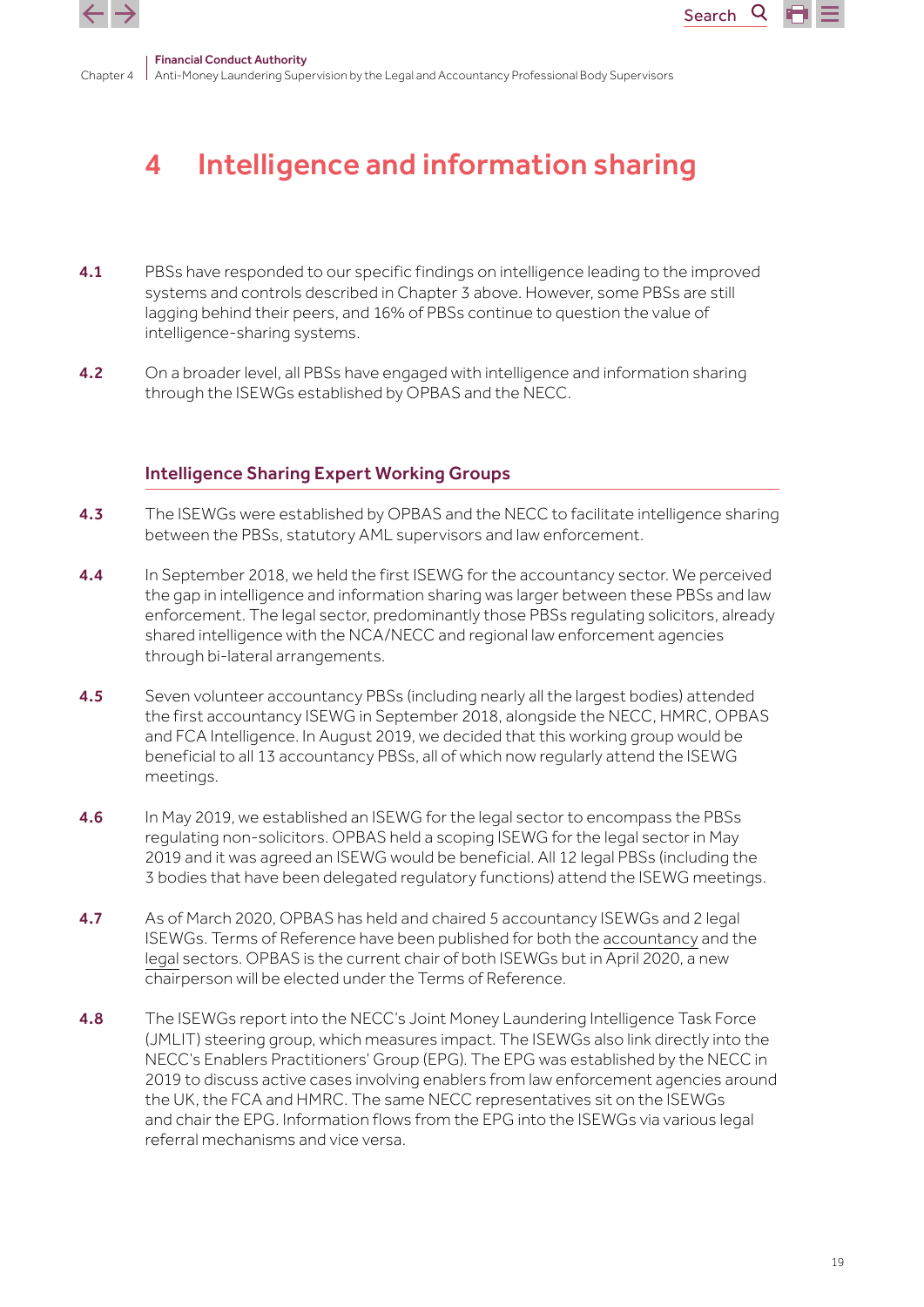

Q

#### Impact of the ISEWGs

- 4.9 We have seen a direct impact from the ISEWGs on the PBSs' AML systems and controls in the following ways:
	- PBSs must have secure emails to participate in the ISEWGs
	- PBS must have security cleared employees to participate in the sessions
	- PBSs must have safe and secure methods for storing and handling intelligence received via the ISEWGs
	- PBSs are now receiving and disseminating JMLIT alerts
	- PBSs are increasing their understanding of inherent risk which will help them apply a more effective risk-based approach to AML supervision
	- PBSs are receiving first hand detailed intelligence about enablers, helping reduce the perception that there are no risks in their sectors
- **4.10** Although we are encouraged that participation by the PBSs has driven more sophisticated internal controls such as secure email systems, security vetted staff and secure storage of intelligence, it is questionable why these basic requirements for intelligence sharing were not already in place, particularly given the size of some of the bodies lacking these safeguards.
- 4.11 The ISEWGs have also led to demonstrable outcomes since June 2019, including (as at the end of  $2019$ 
	- 32 requests for information (made under section 7 of the Crime and Courts Act 2013) have been sent to the PBSs by the NECC with a 100% response rate. The requests have been in-depth and provide context to the PBSs which they would not have previously received without the work of the ISEWGs
	- Requests have been made on behalf of both NCA teams and partner agencies and the responses have informed the tactical decision making of investigation teams whilst improving the overall strategic picture
	- 5 tactical sessions have been held between PBSs, other statutory supervisors and law enforcement on live cases since the ISEWGs inception. One case in particular has directly led to the arrest of additional suspects in an active investigation by another government agency

#### Engagement by the PBSs with the ISEWGs

- **4.12** There are stark differences in how the PBSs have engaged with OPBAS and the ISEWGs.
- **4.13** We have generally seen significant, open and constructive engagement by the accountancy sector with the ISEWGs from PBSs, regardless of size. PBSs are using better internal controls to identify risk, employing appropriate staff to assess risk, and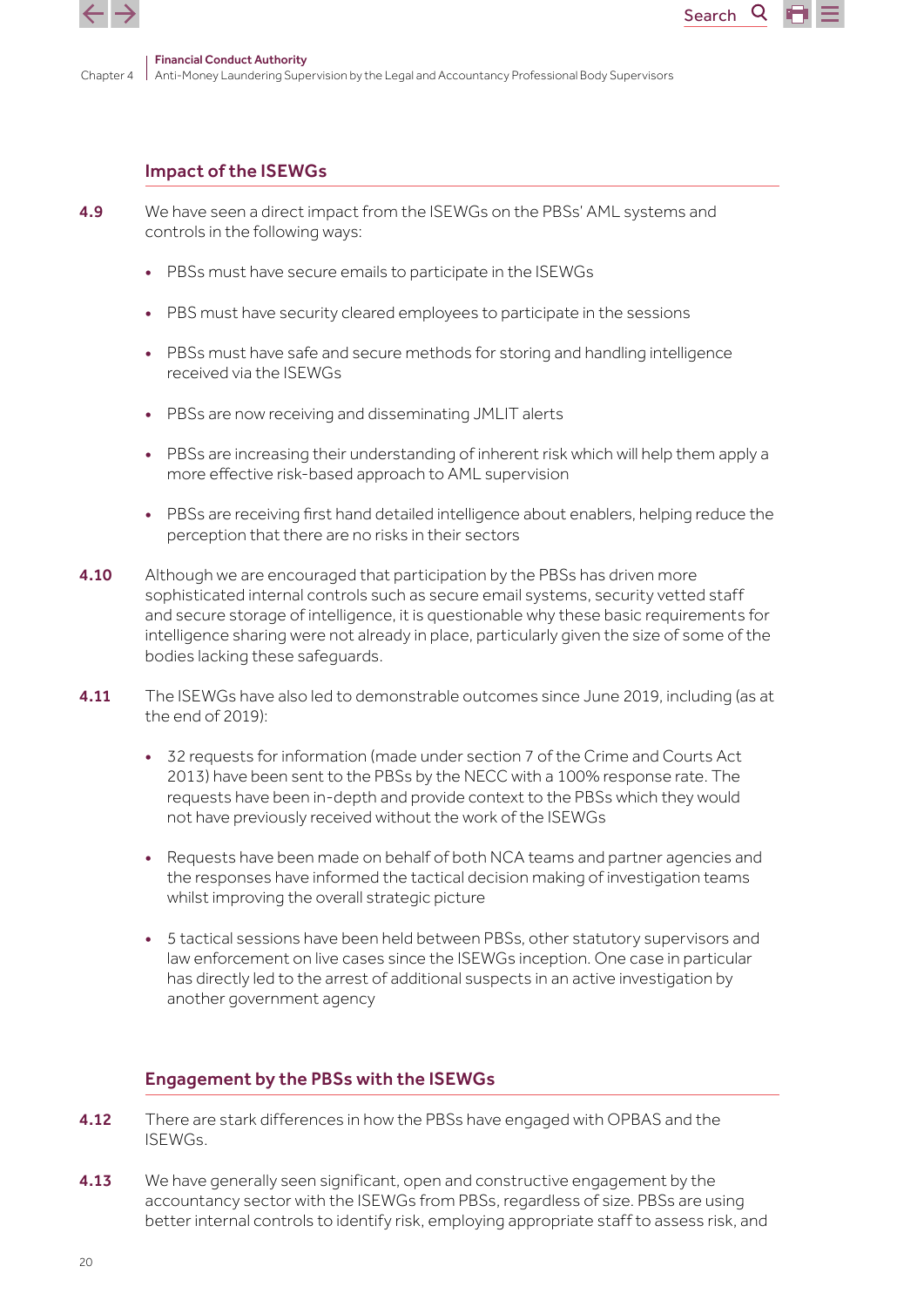

engaging appropriately with the secure forum of the ISEWGs. As a result, we have seen an exponential increase in referrals to and from the NECC to the accountancy bodies about potential enablers. We commend the accountancy PBSs for their co-operation and engagement with the ISEWGs. However, it should be noted this was from a very low base level of intelligence sharing and the momentum must continue.

**Search** 

- **4.14** In the legal sector, there is more varied levels of engagement with the ISEWG. Some PBSs are cautious about sharing anonymised intelligence even where there are Terms of Reference about how that information will be treated and disseminated. However, we note the legal ISEWGs are at an earlier stage than the accountancy ISEWGs and we hope to see the same trajectory over time.
- **4.15** Two cases studies below demonstrate the level of intelligence sharing through the ISEWGs and its impact.



### Case study: small accountancy PBS (intelligence led supervision)

A small accountancy PBS brought an example of intelligence led supervision to an ISEWG meeting for discussion with the members.

The PBS operates a risk assessment system as part of their supervisory process, a function of which shows risk flags. One of the PBS's members was flagged as having a disproportionate number of clients in relation to their practice size. The PBS further identified that the member had not received a supervisory visit in a while and, through open source intelligence research, uncovered potentially worrying links to criminality though family connections.

The PBS accelerated the member's supervision and went onsite to probe further. The PBS confirmed that the member was a sole practitioner with a large number of clients and whose practice was predominately providing TCSP services, including services to high-risk companies such as haulage firms. The PBS identified significant failures in the members AML systems and controls, including a lack of understanding of AML risk and outdated policies and procedures. They also found that client due diligence was outsourced to a third-party company run by a relative. The PBS found no links from the member to the criminality found using the open source research but commented on the usefulness of intelligence when assessing their member's risk profile.

The PBS referred the member to their disciplinary function due to the serious AML compliance failings found during the supervision visit. The disciplinary process is still on-going.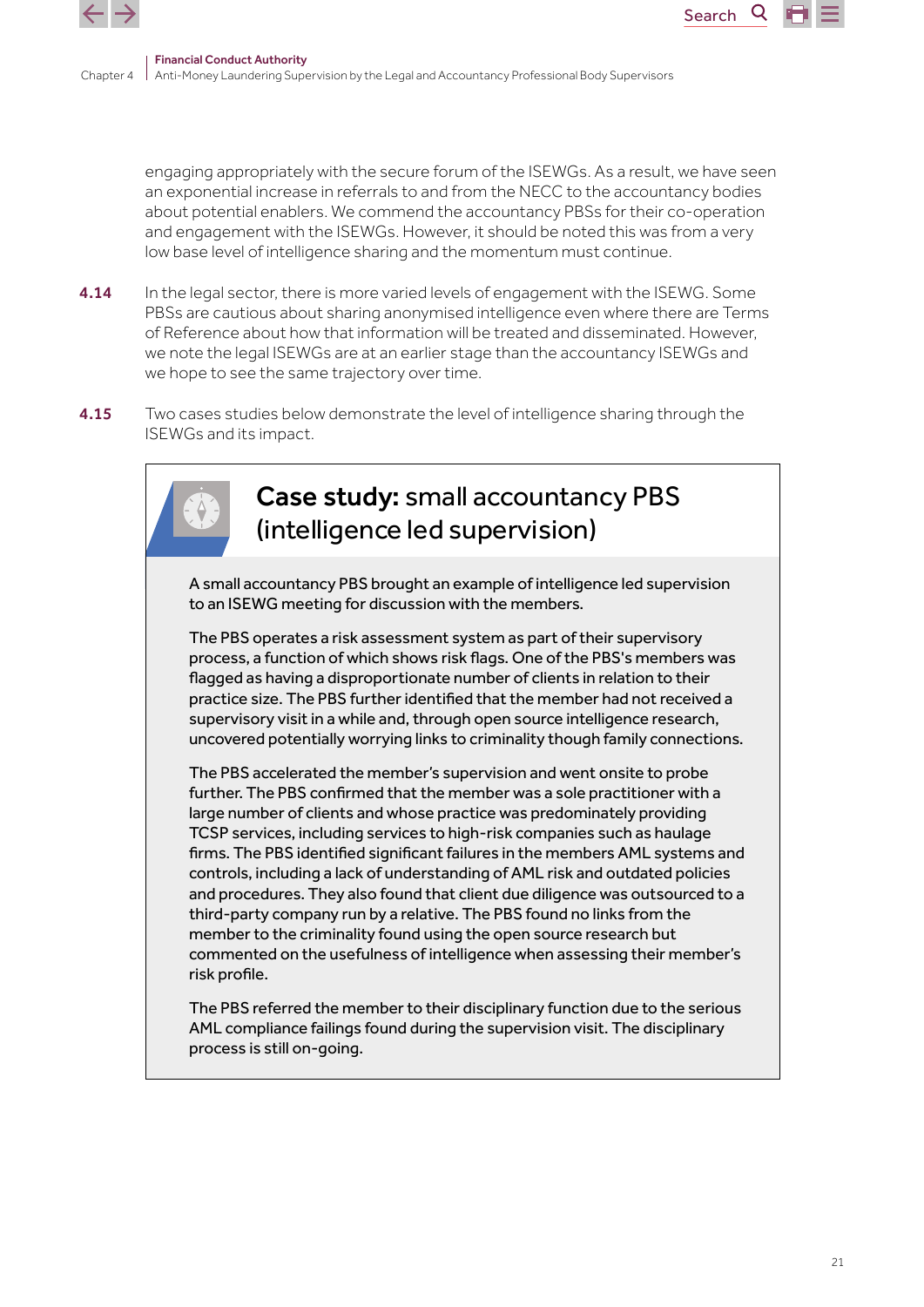





### Broader intelligence and information sharing

- **4.16** We have made a series of commitments under the [Economic Crime Plan](https://assets.publishing.service.gov.uk/government/uploads/system/uploads/attachment_data/file/816215/2019-22_Economic_Crime_Plan.pdf) (EPC) relating to information and intelligence sharing. We report regularly to the Treasury and the Home Office on progress.
- 4.17 We also made an important contribution to the Government's understanding of inherent financial crime risk. In January 2020, OPBAS held 2 special ISEWGs for the legal and accountancy sectors to obtain consensus on the money laundering and counter terrorism risks for the next National Risk Assessment, due to be published in July 2020.
- 4.18 We have worked collaboratively with the PBSs to help improve standards of AML supervision. We have driven changes to the AML returns required by the Treasury to provide better and more accurate data, taking into account feedback from the PBSs. We held 4 supervisory workshops for the PBSs to agree consensus about good practice. This included workshops in Scotland and Northern Ireland, acknowledging the unique inherent money laundering risks in those regions.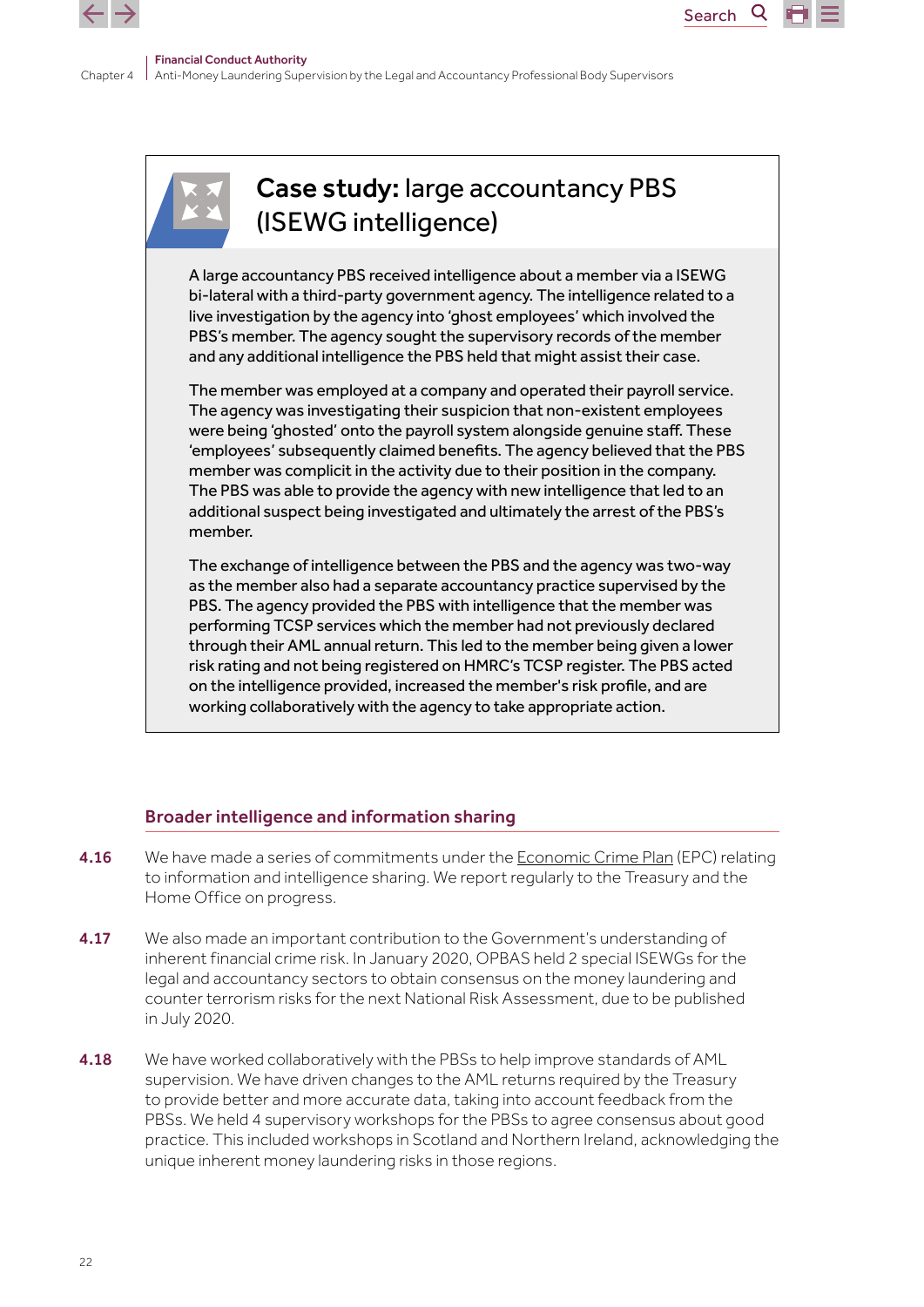



 $\mathsf Q$ 

- 4.19 We continue our close relationship with the NECC. We meet regularly with HMRC to discuss consistent standards in AML supervision. HMRC also sits on the ISEWGs and the EPG.
- 4.20 We also meet regularly with other stakeholders including the Royal United Services Institute and Transparency International to leverage from their thought leadership on the reduction of financial crime.
- 4.21 Finally, we participate in the Anti-Money Laundering Supervisors' Forum and the Public Sector Affinity Group and have regular close contact with the FCA (of whom we are part), HMRC, the Gambling Commission, the Insolvency Service, the Legal Services Board, the Financial Reporting Council, the Department for Business Energy Industrial Strategy and all other relevant government departments.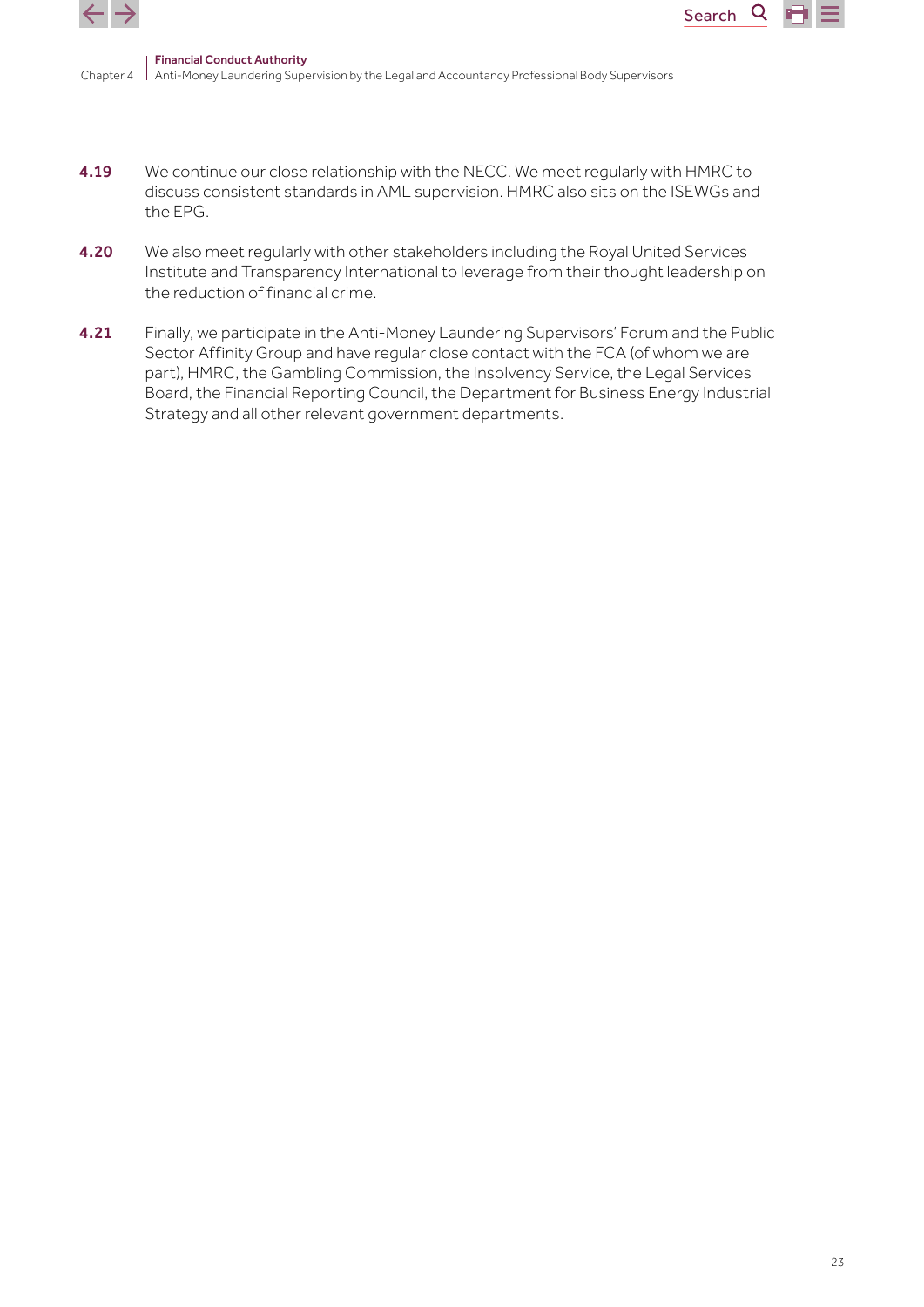<span id="page-23-0"></span>



Chapter 5 Financial Conduct Authority Anti-Money Laundering Supervision by the Legal and Accountancy Professional Body Supervisors

## 5 Next steps

- 5.1 Although the progress by PBSs over 2019 has been encouraging, there is significant work to be done in relation to implementation and testing of the PBSs' risk-based processes and the data analysis that sits behind them. Where PBSs are not meeting the expected standards we continue to take robust action.
- **5.2** In 2020, we move into a risk-based approach to supervision, applying our resources where the risks are greatest. Our approach will take into account:
	- inherent risks in the PBSs and the sectors they oversee
	- weaknesses in anti-money laundering/counter-terrorist financing (AML/CTF) supervision that we found in each PBS
	- AML strategies prepared in response to those findings (which have impacted our initial risk assessment of the PBSs)
- 5.3 We intend to update our risk assessment of each PBS quarterly, based on their progress in implementing the remedial actions in their strategies and following any further supervisory assessment.
- **5.4** We will also be considering our own performance indicators.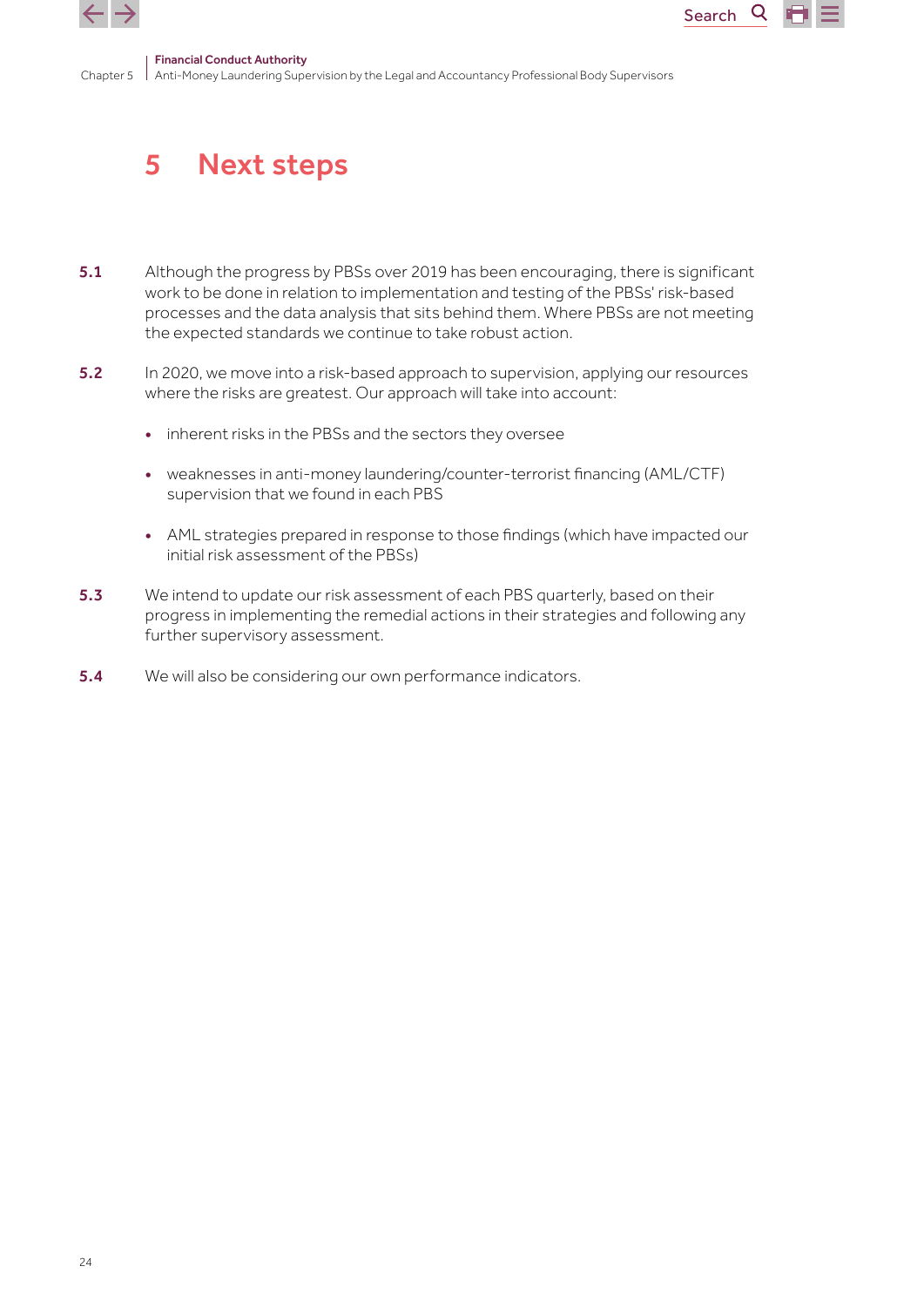<span id="page-24-0"></span>

Annex

Search

Q

# Annex

- 1. OPBAS oversees 22 PBSs (25 including those with delegated regulatory functions, CILEx Regulation, Bar Standards Board and Solicitors Regulation Authority). They cover a wide range of professions across the accounting and legal sectors:
	- Association of Accounting Technicians
	- Association of Chartered Certified Accountants
	- Association of International Accountants
	- Association of Taxation Technicians
	- Chartered Institute of Legal Executives/ CILEx Regulation
	- Chartered Institute of Management Accountants
	- Chartered Institute of Taxation
	- Council for Licensed Conveyancers
	- Faculty of Advocates
	- Faculty Office of the Archbishop of Canterbury
	- General Council of the Bar / Bar Standards Board
	- General Council of the Bar of Northern Ireland
	- Insolvency Practitioners Association
	- Institute of Certified Bookkeepers
	- Institute of Chartered Accountants in England and Wales
	- Institute of Chartered Accountants in Ireland
	- Institute of Chartered Accountants of Scotland
	- Institute of Financial Accountants
	- International Association of Bookkeepers
	- Law Society / Solicitors Regulation Authority
	- Law Society of Northern Ireland
	- Law Society of Scotland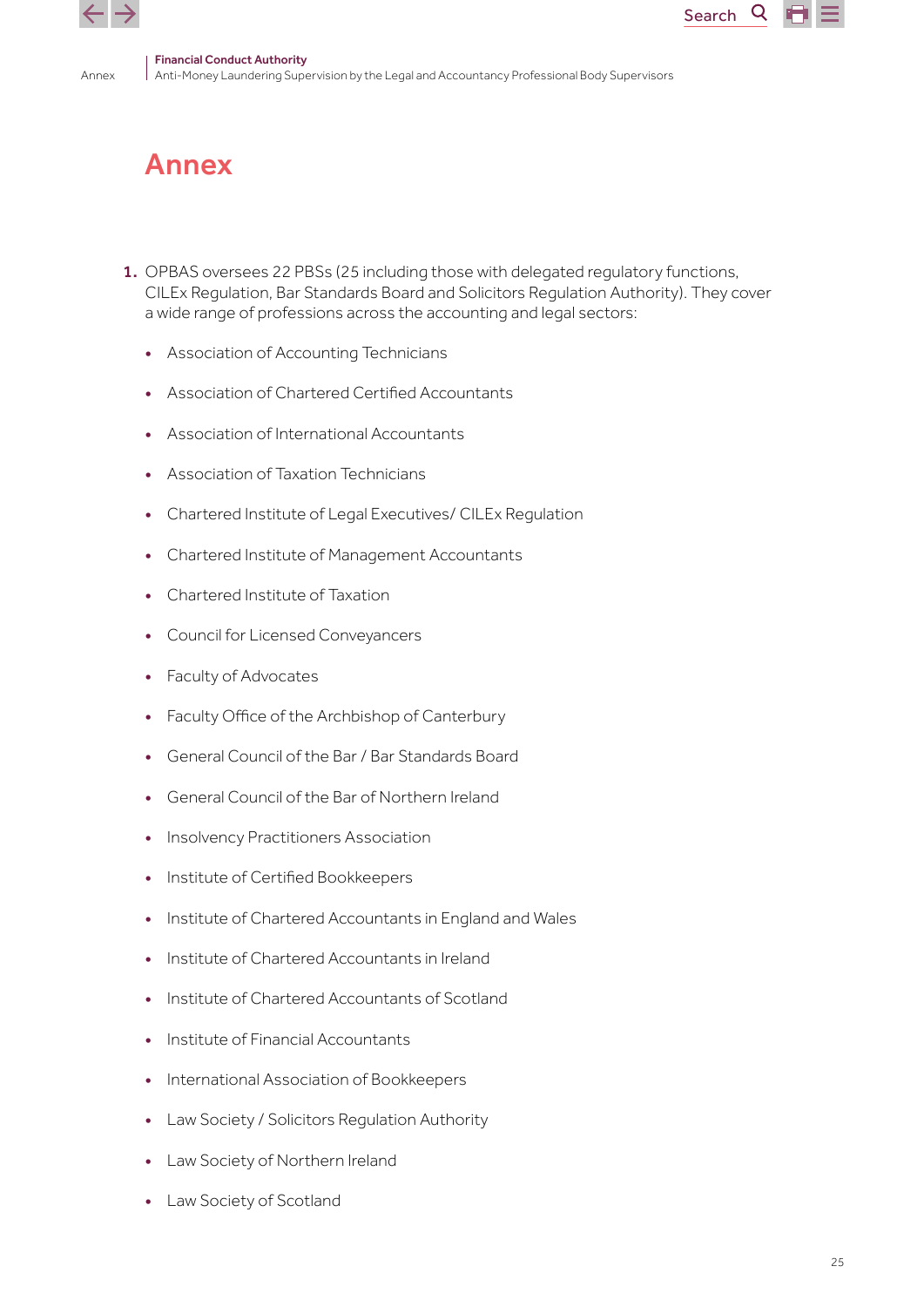

Annex

2. Following our supervisory assessments in 2018, we issued each PBS a letter summarising our findings. We asked PBSs to address the findings by producing and submitting an AML strategy plan. This included accountabilities for the proposed actions and deadlines.

**Search** 

- 3. We then assessed the suitability of each AML strategy plan and found a number of AML strategies to be inadequate. In such instances, we communicated our concerns to PBSs and they were asked to send through a second iteration of their strategy plan.
- 4. We presented the AML strategies to an internal panel. The panel acted to govern and test our decision-making process and allowed us to make a fair assessment of the effectiveness of the PBSs' AML strategy plans. The panel provided guidance and challenge to ensure consistency of approach.
- 5. We then wrote to PBSs stating that we had no further comments on the content of their AML strategy. This initiated a periodic review process. We meet with PBSs at periodic intervals to ensure that proposed actions are being implemented as described.
- 6. There was a stark contrast in PBS engagement with AML strategies. Those who responded positively implemented robust change in a timely manner. At the end of 2019, 9% PBSs had yet to produce a sufficient AML strategy and further action has been taken where appropriate and proportionate.